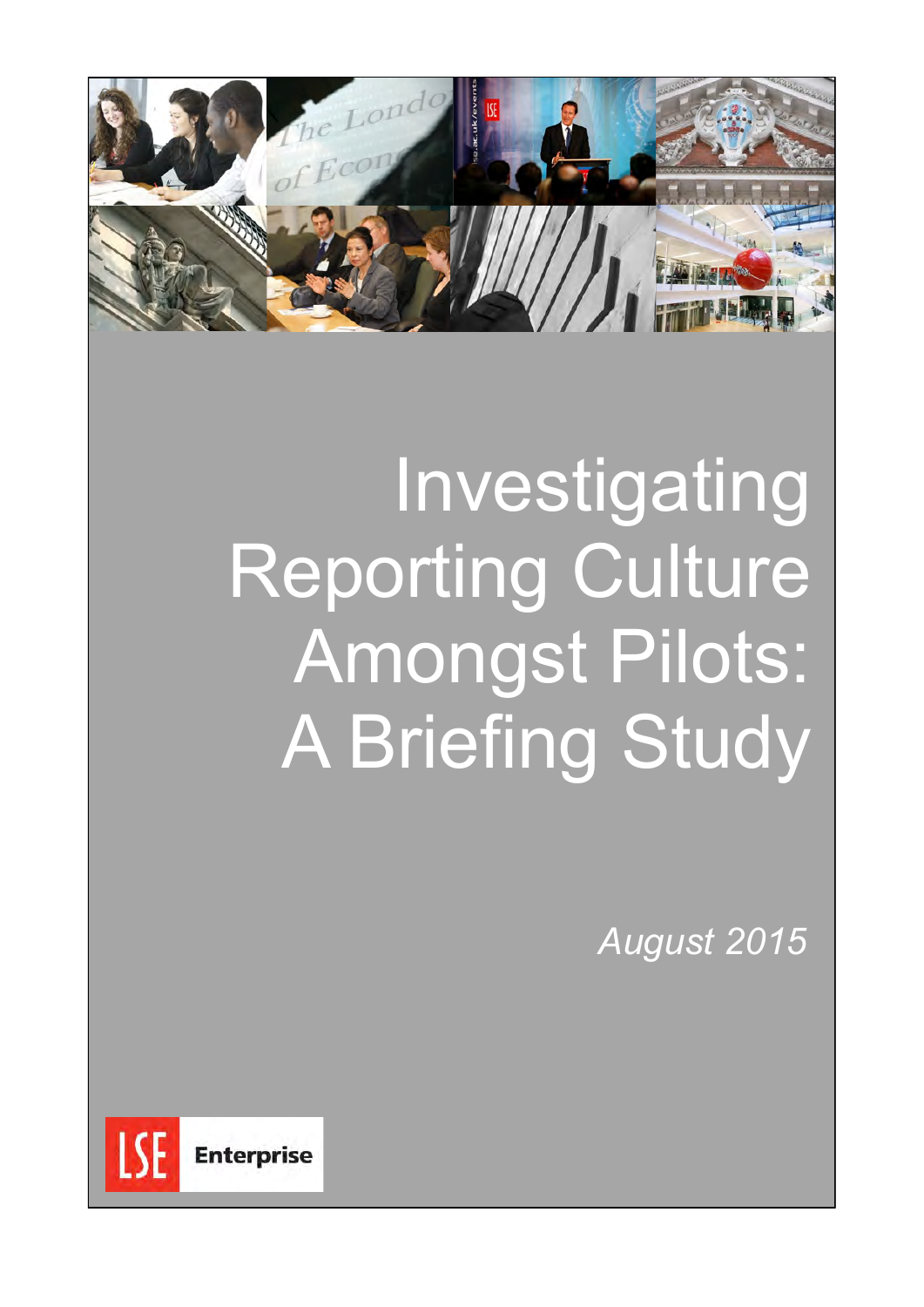# LSE Enterprise contact details

LSE Enterprise Limited London School of Economics and Political Science

> Eighth Floor, Tower Three Houghton Street London WC2A 2AZ

Tel: +44 (0)20 7955 7128 Fax: +44 (0)20 7955 7980 Email: enterprise@lse.ac.uk Web: lse.ac.uk/enterprise

### **Authors**

Professor Bridget Hutter and Professor Sally Lloyd-Bostock, Department of Sociology, London School of Economics and Political Science

#### **Research team**

Professor Bridget Hutter Professor Sally Lloyd-Bostock

assisted by Ms Paz Concha, Ms Melissa Shannon, Mrs Jill Fenton and Ms Judy van der Graf, London School of Economics and Political Science

The Briefing Study was created for CAA and BALPA's internal use only. All rights are reserved. These works may not be quoted without the explicit permission of the authors and / or LSE Enterprise Ltd.

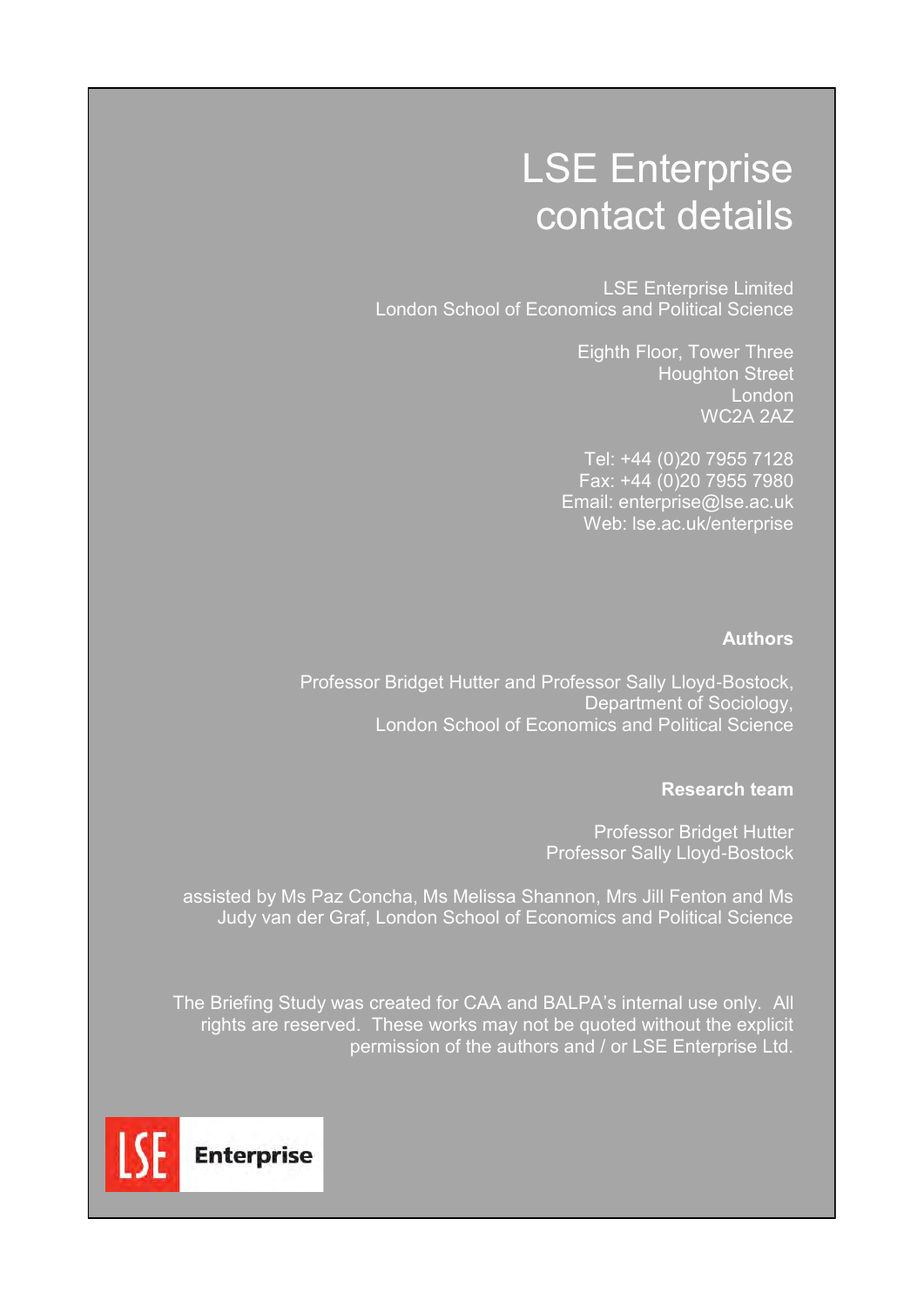# **Abbreviations**

| ASR          | Air Safety Report                                   |
|--------------|-----------------------------------------------------|
| <b>BALPA</b> | <b>British Airline Pilots Association</b>           |
| <b>CAA</b>   | <b>Civil Aviation Authority</b>                     |
| <b>CHIRP</b> | Confidential Hazardous Incident Reporting Programme |
| EASA         | <b>European Aviation Safety Agency</b>              |
| <b>MOR</b>   | <b>Mandatory Occurrence Report</b>                  |
| <b>SESMA</b> | Special Event Search and Master Analysis            |
|              |                                                     |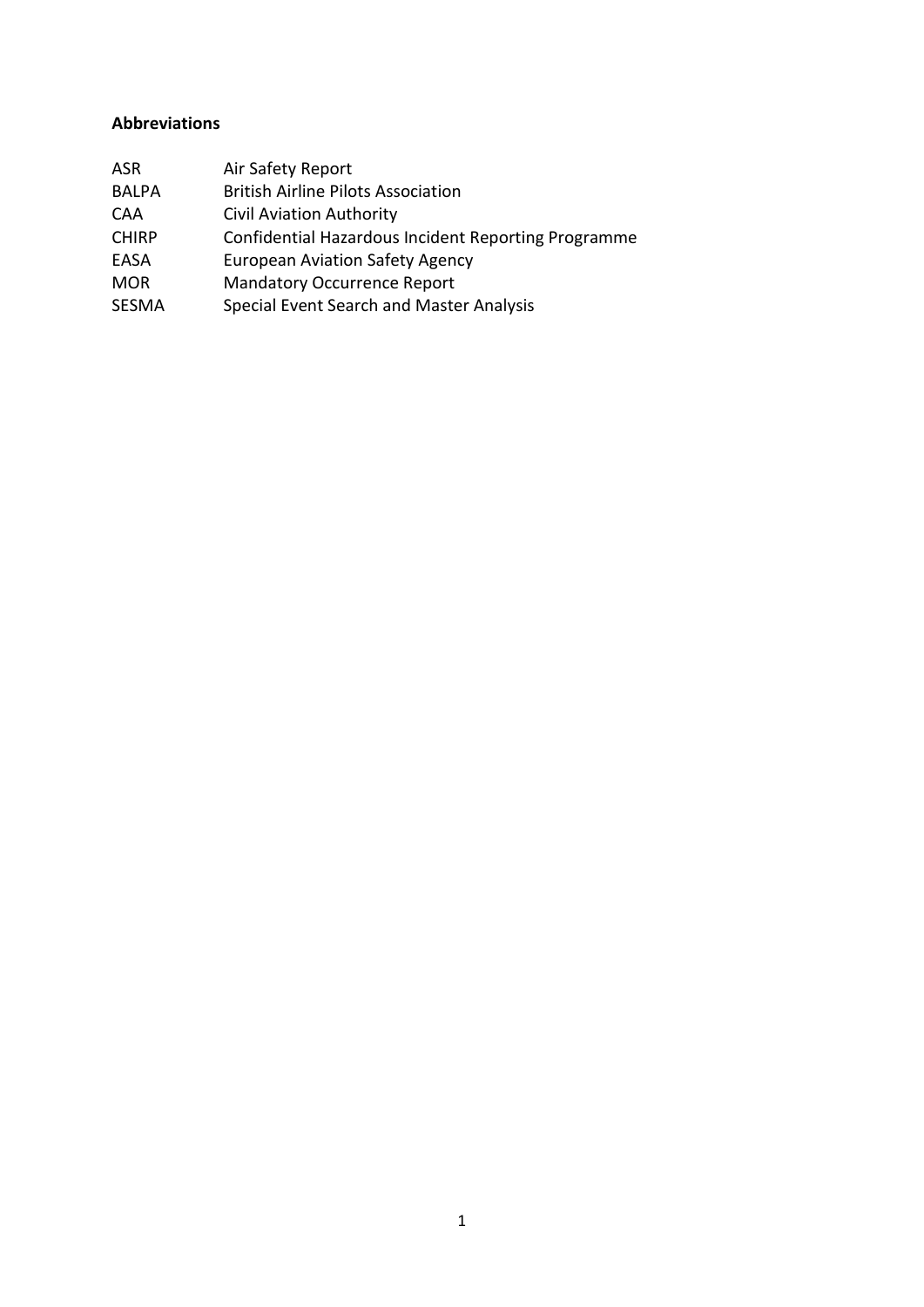# **Table of Contents**

| Do pilots think current reporting systems provide good channels for safety information?  15 |  |
|---------------------------------------------------------------------------------------------|--|
|                                                                                             |  |
|                                                                                             |  |
|                                                                                             |  |
|                                                                                             |  |
|                                                                                             |  |
|                                                                                             |  |
|                                                                                             |  |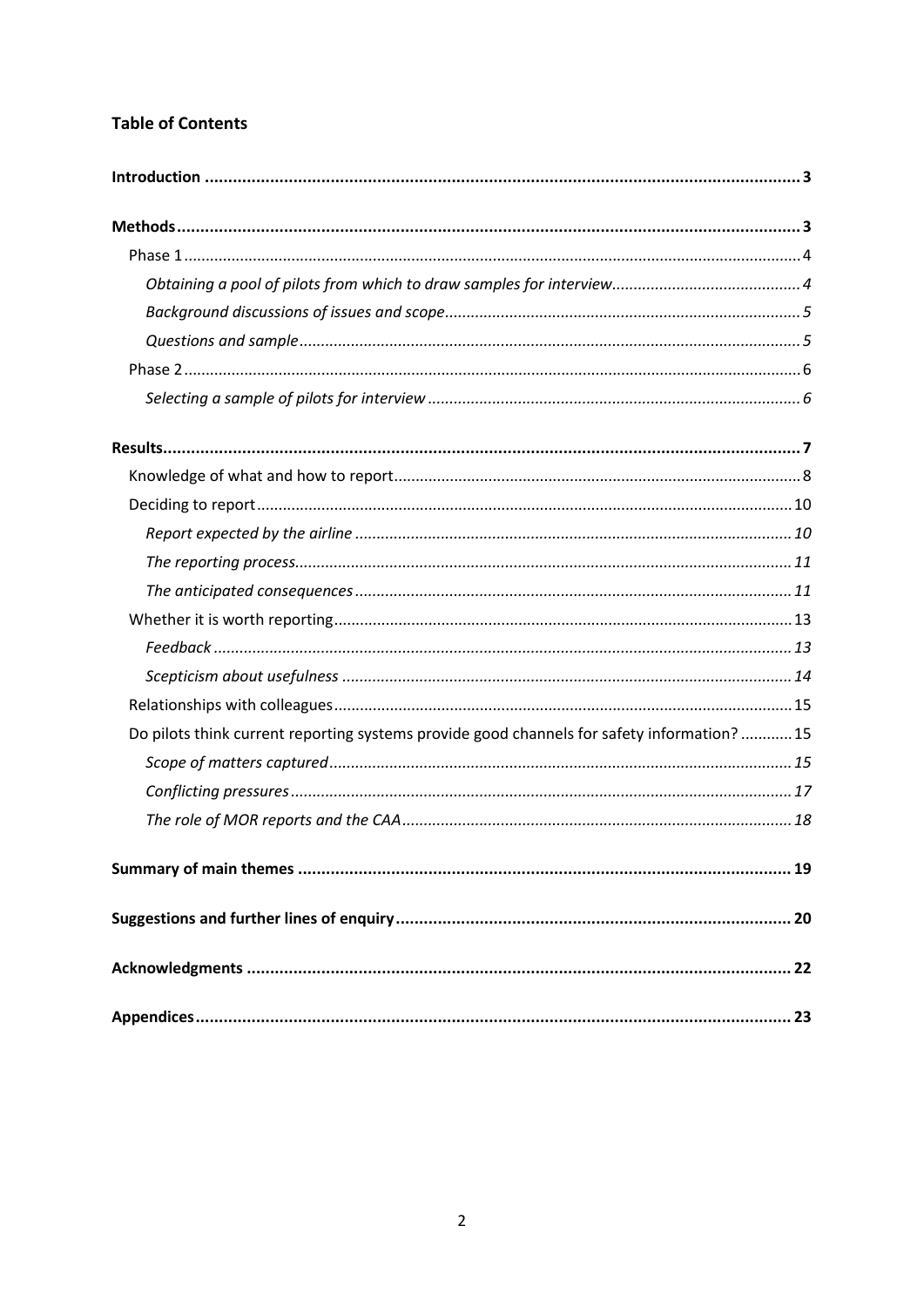#### <span id="page-4-0"></span>**Introduction**

This document results from a request from the Civil Aviation Authority (CAA) and the British Airline Pilots Association (BALPA) to undertake a briefing study reviewing the reporting culture of pilots. The document is intended for internal use, to help inform the CAA and BALPA of the issues and encourage debate. It is designed as the first stage of a potential larger, more detailed and representative review of the scale and reasons behind pilots' safety reporting.

The intention was to:

- 1. Provide value in terms of (a) generating rich qualitative data across a sample of pilots, (b) recruiting interest of pilots and airlines in safety culture and reporting, and (c) helping BALPA and CAA to develop stakeholder involvement;
- 2. Scope questions and issues potentially to be followed up in a larger survey;
- 3. Investigate variation between groups to inform decisions on sample sizes and sub groups for larger survey (e.g. do important variables differ by airline, stage of career).

As agreed, the research team has undertaken an exploratory study across a small sample of approximately 20 pilots to examine the following:

- 1. The reasons given by pilots for reporting or non-reporting of occurrences
- 2. Some indication of the extent of non-reporting
- 3. Pilots' awareness of and views of the current reporting procedures
- 4. Pilots' views about how to improve the system and improve reporting, for example, whether there is a need to raise awareness about reporting procedures and the need to report; how to increase confidence in the reporting system.

An important stimulus for the project, mentioned in early discussions of the proposed research, was the imminent application (from November  $15<sup>th</sup>$ , 2015) of a new directly applicable EU regulation governing the reporting of occurrences in civil aviation and the co-ordination of resulting information.<sup>1</sup> There was also some concern within both the CAA and BALPA that there may be underreporting of some types of occurrence, and that this may relate to the existence or otherwise of a 'just culture' on safety reporting. For practical reasons the study was limited to pilots flying fixed-wing aircraft. The project's scope and focus was further defined during Phase 1.

#### <span id="page-4-1"></span>**Methods**

**.** 

The project proceeded in two phases. Phase 1 was designed as a preparatory phase during which the scope, focus and purposes of the project were clarified, and the method for drawing interview samples was established. Phase 2, the heart of the project, was a series of open-ended interviews pilots. These were recorded and transcribed. Questions were exploratory and adapted to directions the interview took with particular pilots.

<sup>1</sup> Regulation (EU) No 376/2014 of the European Parliament and of the Council of 3 April 2014 on the reporting, analysis and follow-up of occurrences in civil aviation, amending Regulation EU No 996/2010 of the European Parliament and of the council and repealing Directive 2003/42/EC of the European Parliament and of the Council and commission Regulations (EC) No 1321/2007 and (EC) No 1330/2007 (1).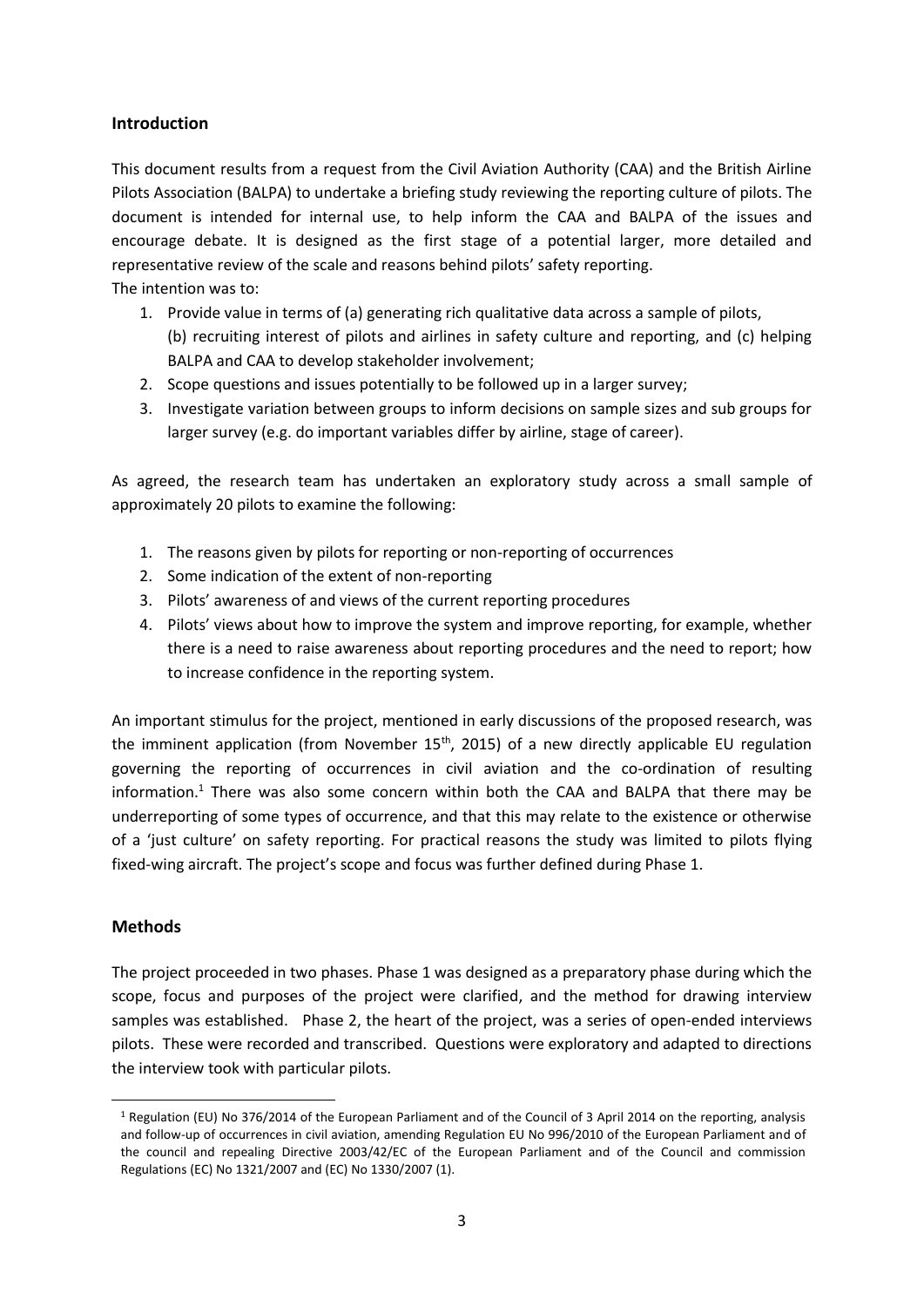The LSE team regarded confidentiality as of the highest importance, and the methodology was designed around protecting the identities of all those participating in the research. Assurances of confidentiality were given before pilots agreed to take part and were repeated at the actual interviews. In this briefing paper we protect identities by reporting in summary terms and not revealing gender or airline when referring to more specific comments.

#### <span id="page-5-0"></span>**Phase 1**

#### <span id="page-5-1"></span>*Obtaining a pool of pilots from which to draw samples for interview*

The project required a list of pilots who had consented to be contacted by the research team, from which a sample could be drawn for interview. During Phase 1 it became apparent that to protect information it holds about licensees, the CAA could not easily provide the research team with contact details for prospective interviewees. We also wished to ensure that the CAA could not know who had consented to be interviewed. It was agreed that contact with pilots should be made in two stages. The CAA would send out an initial email to just over 10,000 licensees, containing a letter from CAA/BALPA introducing the project and the LSE team (Appendix 1.1). Within the email a link to an anonymous questionnaire would invite pilots to provide the LSE directly with contact details if they were willing to join a pool of potential participants.<sup>2</sup> This procedure gave the LSE team sole access to responses to the questionnaire and to contact details provided directly by participants.

In February 2015, questionnaire materials designed by the LSE team (Appendix 1.2) were approved by the CAA and BALPA and the CAA selected a subset of licensees to whom the email would be sent. The aim was to cast the net sufficiently wide without including large numbers of pilots beyond the feasible scope of the project. The selection included pilots licensed to fly most planes flown commercially, but excluded single pilot aircraft (Appendix 2). The email was sent out by the CAA on Monday 2<sup>nd</sup> March 2015 and resulted in 10,268 successful deliveries. After cleaning of the data, this resulted in a pool of 504 potential interviewees.

#### *Note*:

<span id="page-5-2"></span>1

Under the contract the CAA and/or BALPA were responsible for providing the necessary data from which a sample of pilots could be selected for interview, and no allowance was made within the budget for expenses associated with identifying a sample pool. For the above reasons, the LSE research team agreed to take on the additional tasks of designing and implementing the questionnaire to obtain a sample pool of pilots. The additional work was carried out within the original budget but it delayed the start of Phase 2 of the project and correspondingly extended the project time. A revised timeline was agreed with BALPA and the CAA in February 2015.

<sup>2</sup> After discussion with the CAA the team decided to use QUALTRICS online survey software, which is available under the LSE's license. A fully anonymous QUALTRICS survey meant that all contact data came solely from the details provided by respondents.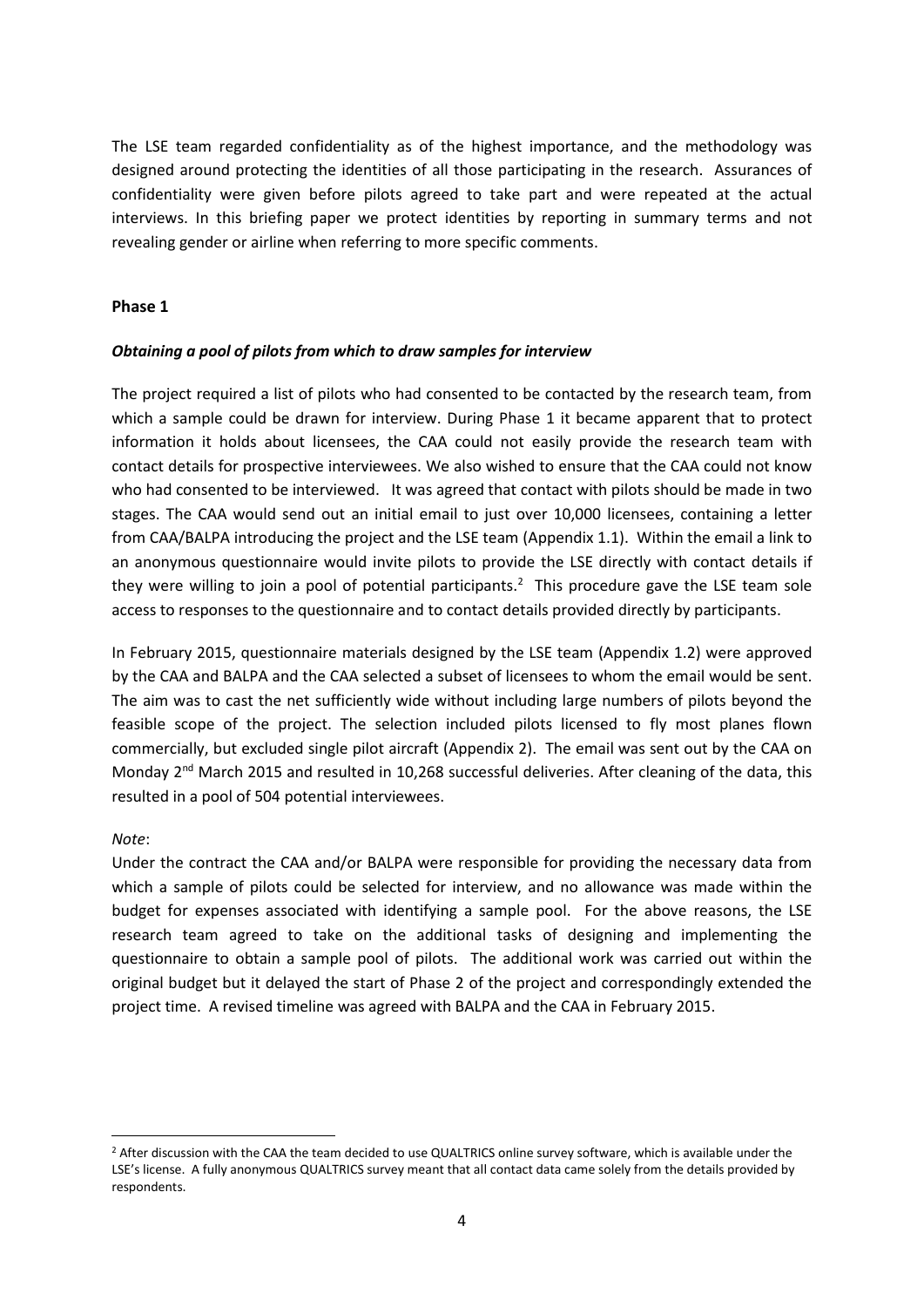#### *Background discussions of issues and scope*

In late 2014 and early 2015 we held a series of discussions and interviews with representatives from the CAA and BALPA. The purpose was to clarify what expectations they had of the project, and determine the issues that would guide design of the interviews and the scope of this briefing paper. Phase 1 discussions were also preparatory to selecting a sample of pilots to interview.

High level expectations were that the study would give some insight into the effectiveness of reporting systems and in particular, any factors that might discourage reporting. Accepting the limitations of a small exploratory study, it was hoped the project would put discussion and potentially further investigation on a firmer footing, and indicate ways in which reporting systems might be improved. It was particularly important to explore the extent to which airlines operated an effective just culture, and it was hoped that an independent study would be viewed as unbiased and give pilots confidence to speak openly. Besides trust in the protection provided by a just culture, more practical factors that it was suggested might be explored were knowledge and understanding of what should be reported; ease of reporting; seniority within an airline; the perceived utility of filing a report; and awareness that some reportable occurrences would be recorded by inflight monitoring systems.

#### <span id="page-6-0"></span>*Questions and sample*

The opportunity for pilots to discuss these factors and also to take the interview in the direction of other factors was provided within very broadly framed interviews. (A fixed schedule was not appropriate for the open-ended, exploratory purposes of the project.) Interviews broadly covered: knowledge of reporting systems; how pilots learned what/how to report and what they saw as the purposes of reporting; what factors made reporting more likely and what factors inhibited reporting; their airline's attitude and support in response to reports; whether they thought there was underreporting and if so of what kinds of things and why; and their views about safety reporting systems, how well they work, and how they might be improved.

Expectations put to us of what we would find in the study indicated some criteria for sampling the pilots to be included in Phase 2 of the study. A number of key characteristics were identified as important. These centred around (i) characteristics of the pilots themselves (notably their rank, experience and type of work they are engaged in; possibly their gender) and (ii) characteristics of the airlines (such as the size and economic health of the airline, the nature of its business, and whether there had been recent major changes such as merger).

It was understood that we would talk to a very limited number of pilots, and that systematic sampling of numerous permutation was impossible. All those we spoke to expected important differences according to airline to emerge. The consensus was that we should select pilots of different ranks and flying both long and short/medium haul from two larger airlines; and should also talk to pilots employed in examples of some smaller and charter airlines. The sampling questionnaire therefore included questions enabling these selections to be made (Appendix 1).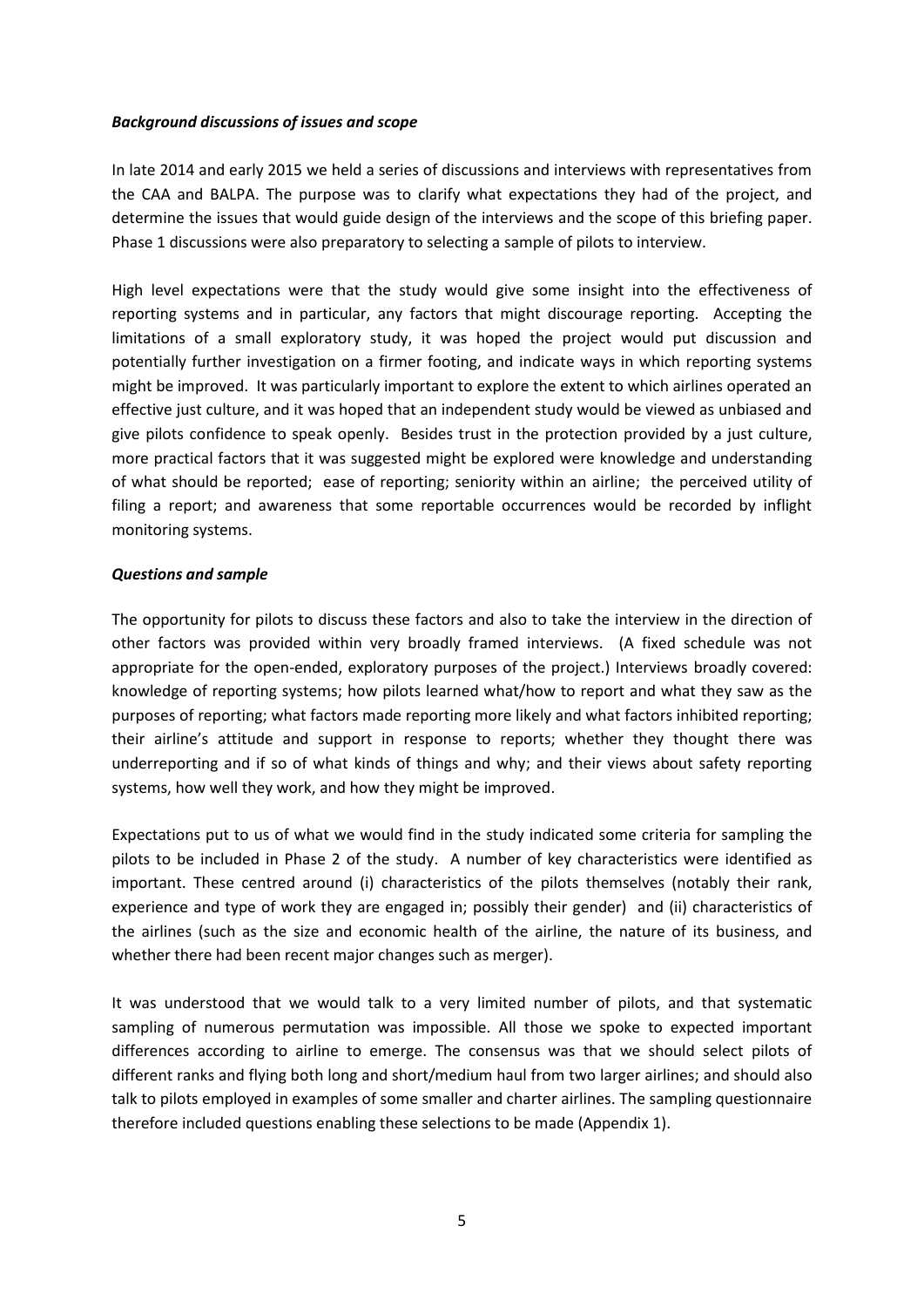#### <span id="page-7-0"></span>**Phase 2**

#### <span id="page-7-1"></span>*Selecting a sample of pilots for interview*

The pool of 504 pilots from which the interview samples were drawn was self-selected and not expected to be representative. Appendix 3 indicates the characteristics of the 504 and gives some indication of how they correspond with characteristics of the 10,000 plus pilots who received the sampling email.

A cursory comparison with industry statistics<sup>3</sup> suggests the sample pool was weighted towards more senior and experienced pilots. Approximately a quarter of the sample pool were flying for small airlines such as corporate jet companies, ferries, freight etc., including a number who described themselves as freelance – a reminder that there is a large number of such pilots, often combined into a category 'other'.

The interview phase started with two group interviews (with a total of eight pilots) to lay the ground and help optimise the individual interviews. These were followed by interviews with 25 further pilots. An additional six British Airways captains were interviewed as a group towards the end of the interviewing phase.<sup>4</sup> This weighted our total sample towards experienced British Airways pilots. In total we spoke to 39 pilots.

Interviews took place in five locations and were conducted by the core research team of Sally Lloyd-Bostock, Bridget Hutter and Paz Concha. Eight of the individual interviews were conducted over the telephone; otherwise all interviews were face to face.

The sample included captains and first officers from 11 different airlines, differing in rank and flying experience. The distribution of airlines, rank, distance currently flying and commercial flying experience for the 39 pilots interviewed (including group and individual interviews) was as follows<sup>5</sup>:

1

<sup>&</sup>lt;sup>3</sup> Sources for a rough comparison were provided by the CAA.

<sup>4</sup> The meeting was arranged by one of our 504 pilots who was invited for interview and offered to arrange a group interview with five additional pilots.

<sup>5</sup> Finer details are not given to protect identities.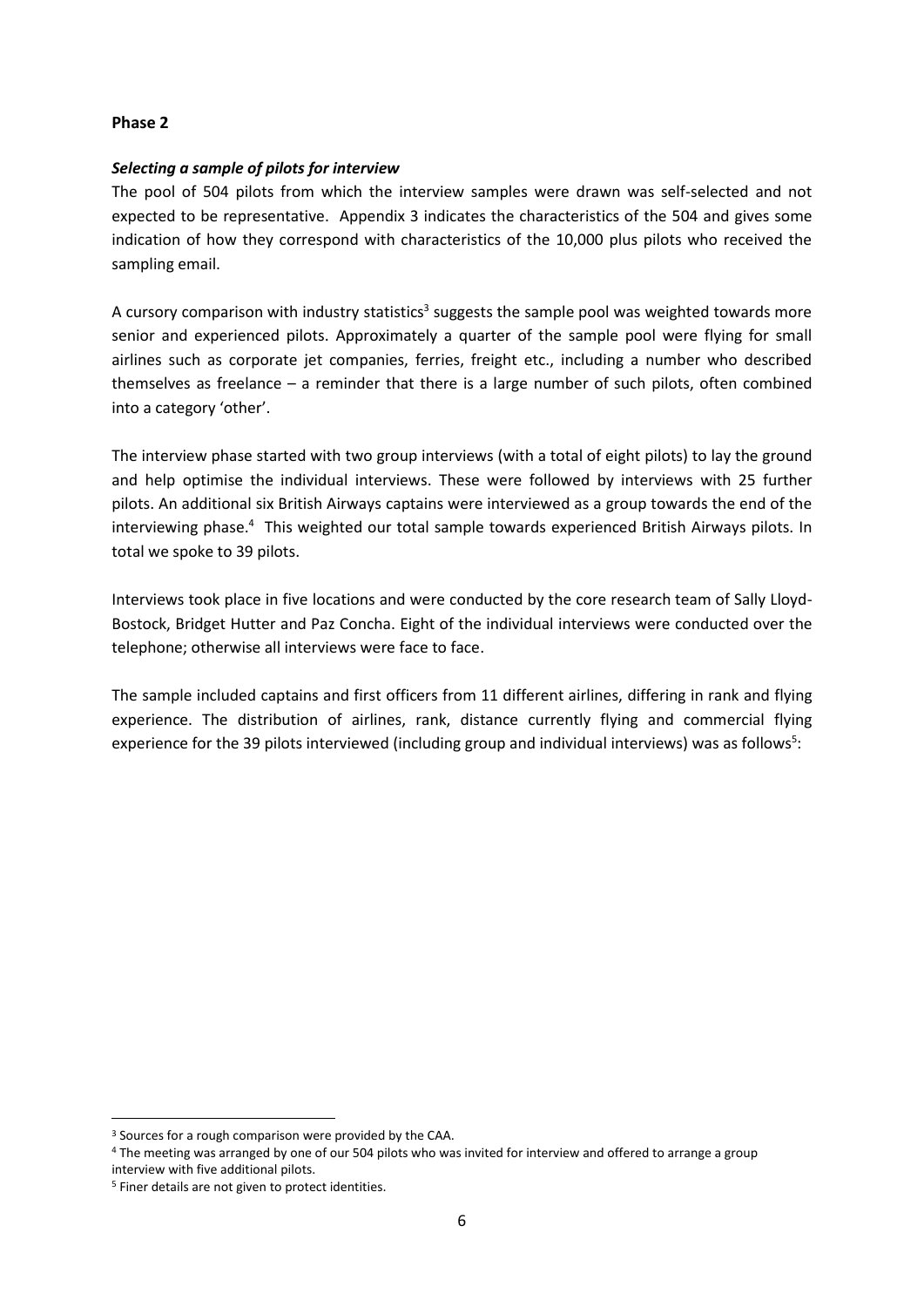| Airline                         | Frequency    |
|---------------------------------|--------------|
| British Airways plc             | $13*$        |
| Easyjet Airline Co. Ltd         | 5**          |
| <b>BA Cityflyer Ltd</b>         | Less than 5  |
| Flybe Ltd                       | $\prime$     |
| <b>Monarch Airlines</b>         | $\mathbf{u}$ |
| <b>Thomas Cook Airlines Ltd</b> | $\mathbf{u}$ |
| Thomson Airways Ltd             | $\mathbf{u}$ |
| Jet2.Com Ltd                    | $\mathbf{u}$ |
| Three other small airlines      | $\mathbf{u}$ |
| Consultant and freelance        | $\mathbf{u}$ |
| Total                           | 39           |

\* Includes 9 interviewed as part of a group

Includes 1 interviewed as part of a group.

| Rank          | Frequency | Percent |
|---------------|-----------|---------|
| Captain       | 28        | 71.8    |
| First Officer | 11        | 28.2    |
| Total         | 39        | 100.0   |

| Commercial flying experience |                    | Frequency | Percent |
|------------------------------|--------------------|-----------|---------|
| 1-5 years                    |                    |           | 7.7     |
|                              | 6-10 years         |           | 15.4    |
| Valid                        | $11-20$ years      | 13        | 33.3    |
|                              | More than 20 years | 17        | 43.6    |
|                              | Total              | 39        | 100.0   |

| Long/short haul | Frequency | Percent |
|-----------------|-----------|---------|
| Short haul      | 23        | 59.0    |
| Long haul       | 11        | 28.2    |
| Medium or both  |           | 12.8    |
| Total           | 30        | 100.0   |

#### <span id="page-8-0"></span>**Results**

In order to maintain confidentiality we provide aggregated results. We give only a general indication of the numbers of pilots making various points to avoid any spurious impression of precision or generalisability. In total we spoke to 39 pilots. We draw on all of these discussions. The paper is based on what pilots told us; we make no judgement as to whether their perceptions are accurate. We were alert to the interviews possibly being coloured by topical discussions and events (such as the German Wings incident), and to the possibility of being seen as a channel for particular messages.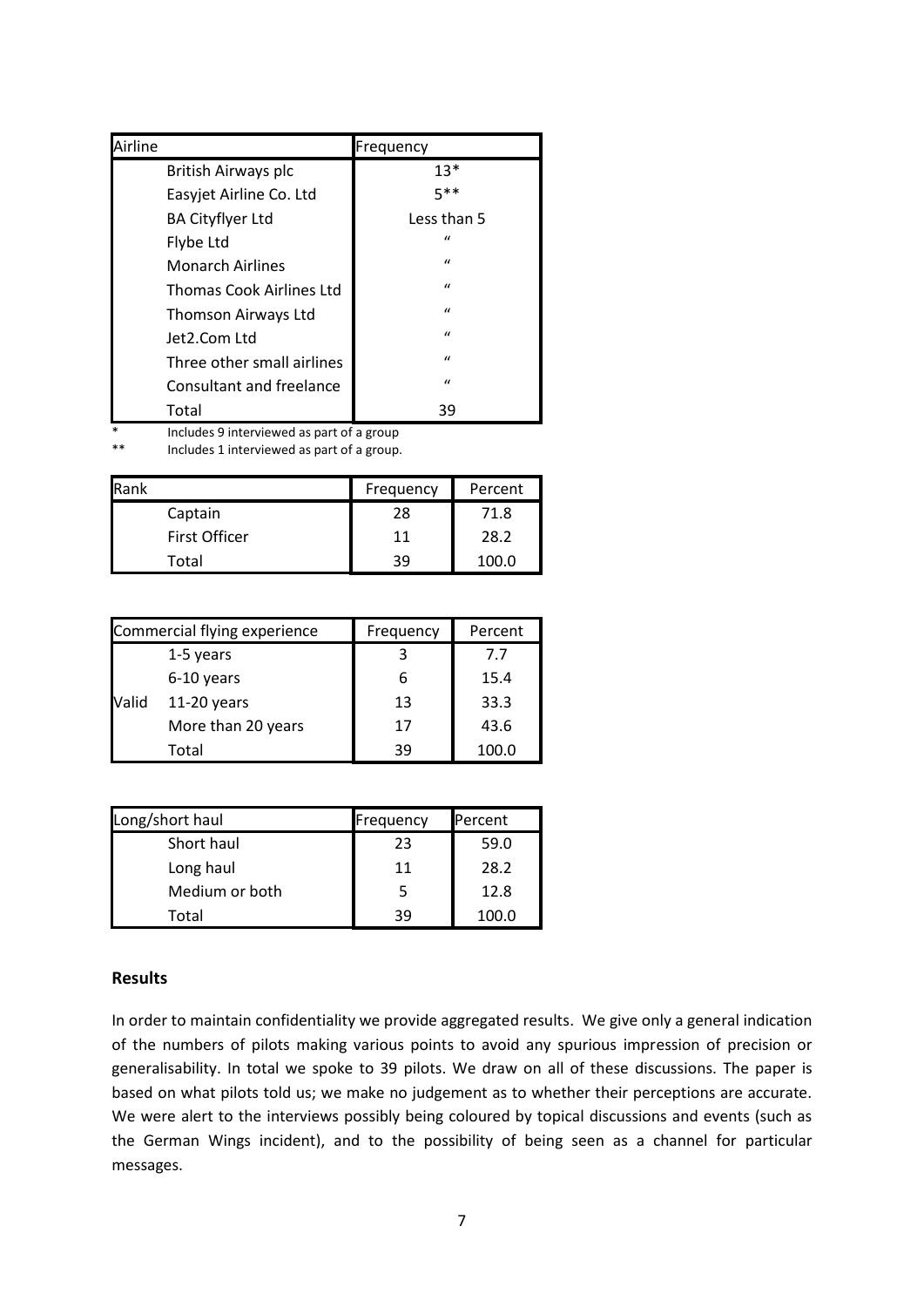We explained to pilots that the project was concerned with safety reporting, especially mandatory reporting and ASRs. Their responses were therefore primarily focused on ASRs, but the interviews were designed to provide opportunities for pilots to comment more widely on the reporting of safety-related matters and whether the reporting of safety concerns is well catered for by existing systems.

#### <span id="page-9-0"></span>**Knowledge of what and how to report**

**.** 

All the pilots we spoke to were well aware of obligations on them to submit safety reports. Safety and safety reporting were universally seen as of great importance and reporting was universally accepted as a requirement of pilots.

Reporting had not featured as a part of formal training as far as pilots could recall, though some instances were given where it was covered, e.g. in command preparation. There was no sense that formal training in reporting would be regarded as beneficial. The general feeling seemed to be that this is something best learned on the job. Pilots are accustomed to working with manuals detailing the procedures they must follow and those we spoke to regarded the 'ops manual' as the natural place to expect safety reporting guidance and procedures to be found alongside other procedures.

MORs were primarily seen as a subcategory of ASRs in which reporting to the CAA is mandatory as well as reportable within the airline. Pilots' own responsibility in respect of MORs was seen as satisfied by submitting an ASR: responsibility then fell on the airline to forward reports to the CAA as appropriate<sup>6</sup>, e.g.:

"…most people would not necessarily know what an MOR requires… the system is set up that they don't need to. My understanding is that the MOR system from the CAA actually relies on company safety reporting systems to filter out the more minor things and to forward so the companies are expected to be responsible."

Several pilots mentioned the option of 'ticking the MOR box' when they submitted an ASR report, although it appeared this option was no longer available on some electronic forms. Most were also aware of the possibility, in principle, of reporting directly to the CAA, though their knowledge of how to do so varied.<sup>7</sup> Captains recognised that command of the aircraft gave them principal responsibility for MORs, but all pilots were viewed as having their own obligations in respect of safety reporting.

All the pilots we spoke to were familiar with their airline's reporting forms and procedures, and indeed, all had experience of submitting safety reports. From what we saw, airlines' own safety reporting forms were similar from one airline to the next and resembled or duplicated the CAA's

<sup>6</sup> Pilots flying for very small airlines may have a different perception. The limited data we have suggests that environments differed greatly, but as a whole they tended to have much more limited (if any) formal reporting, a greater awareness of commercial pressures and the personal risks of reporting (see further below) and a greater sense of vulnerability since anonymity was impossible in a small group.

<sup>7</sup> Whether this was a feasible option, or one they considered important, varied and would require more detailed investigation particularly in smaller airlines.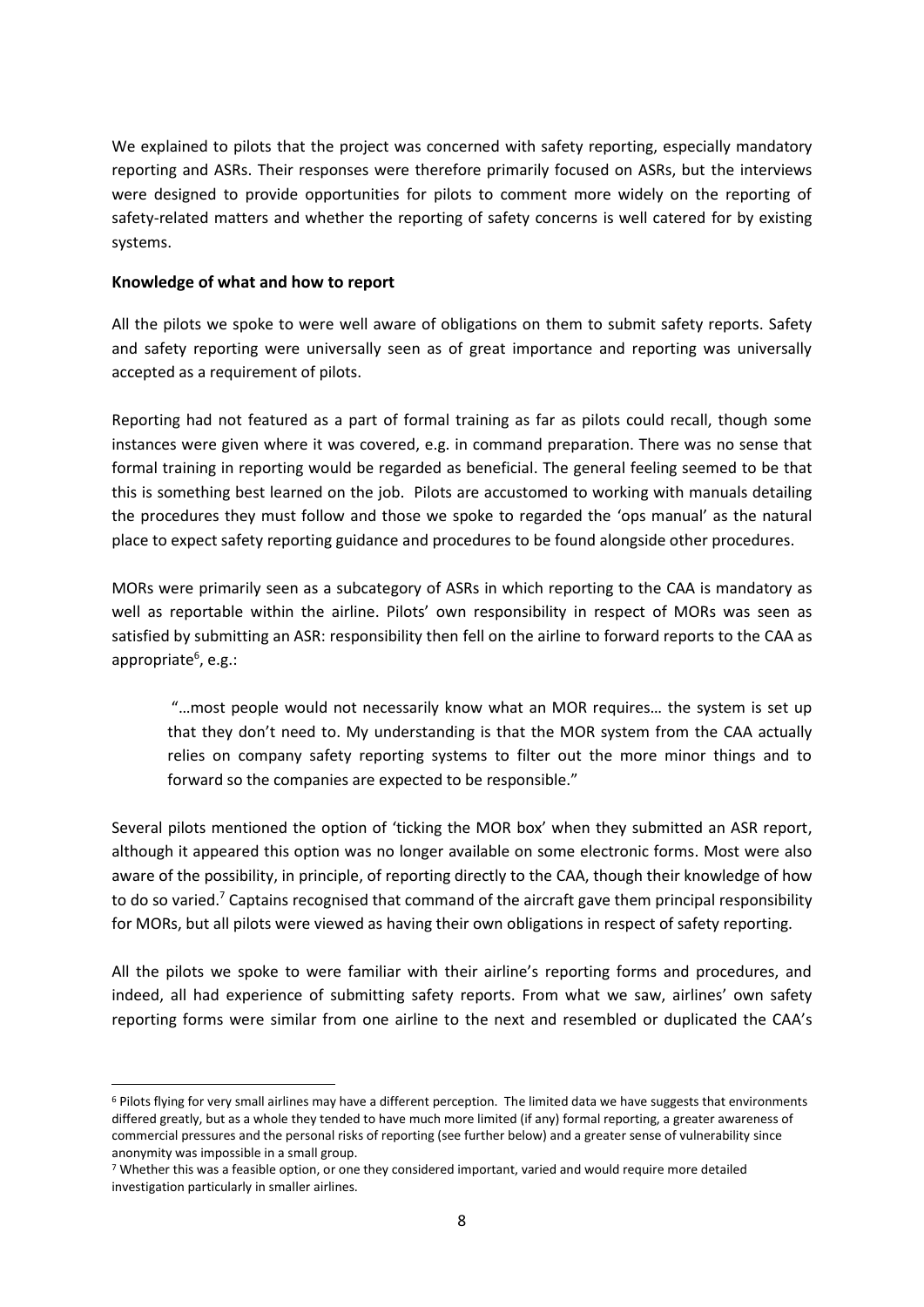MOR form. <sup>8</sup> The procedures described to us for submitting reports varied between airlines. Some required reports to be prepared on, and submitted electronically from, an iPad or computer; some were made on paper. Some were submitted from home, some from the crew room, and some from the aircraft itself. Some said their airlines specified a time within which a report should be submitted, but others said there was no time limit in their airline. The effects of forms and procedures on reporting are discussed below.

When asked how they knew *what* should be reported, pilots regularly referred to airlines' operations manuals, and in particular to lists of reportable occurrences, some of which pilots showed us in the course of interviews. A typical comment was:

'We've got a list of about 28 occurrences that constitute mandatory reporting points. I will not be able to recite them all but I know where to find the list!'

Although ops manuals are particular to airlines it appeared that the airlines we sampled had the same or a very similar list of reportable occurrences. Lists of occurrences where reporting was mandatory appeared also to guide reporting via ASRs.

Interpreting lists of reportable occurrences was viewed as straightforward in relation to some occurrences but much less so in others. Obviously reportable matters included fires, failure of a major component; a burst tyre; deaths on board, entering an active runway where you shouldn't be, and serious mistakes, e.g. setting flaps. Less serious but clearly reportable were deviations from prescribed margins of height, speed, heading etc. on take-off and landing; and use of oxygen in the cockpit. Some commented that the list covered reporting of things that were not in fact a threat to safety in the circumstances. Examples included going around when there were good air traffic reasons for it, or a technically 'unstable approach' that was under control. On the other hand, some matters not obviously covered by the list were seen by pilots as presenting a threat to safety. Examples related primarily to human factors (see further below) – for example, being given the wrong paperwork. There was also a grey area over matters where there had been no adverse outcome.

For example (in relation to a mistake with the flaps at some distance out):

**.** 

'Everything's sorted …. We'll continue the approach, all safe. And would I report that, no monitoring? Absolutely no, no way, because in my opinion we've made a mistake, we've corrected it.'

A further grey area was the borderline between appropriate channels – for instance, between a flight crew report, an ASR or an MOR. For example:

'They all sort of intermingle …. I think that's probably the bit where you're not sure which one you are supposed to be doing, and quite often I'm filling out a form and I'll say to the captain 'Is this an MOR or is it just an ASR?''

<sup>8</sup> This may be very different in smaller airlines. The CAA told us that reports from small airlines often come in on the CAA's own forms, rather than being forwarded on forms belonging to the airlines.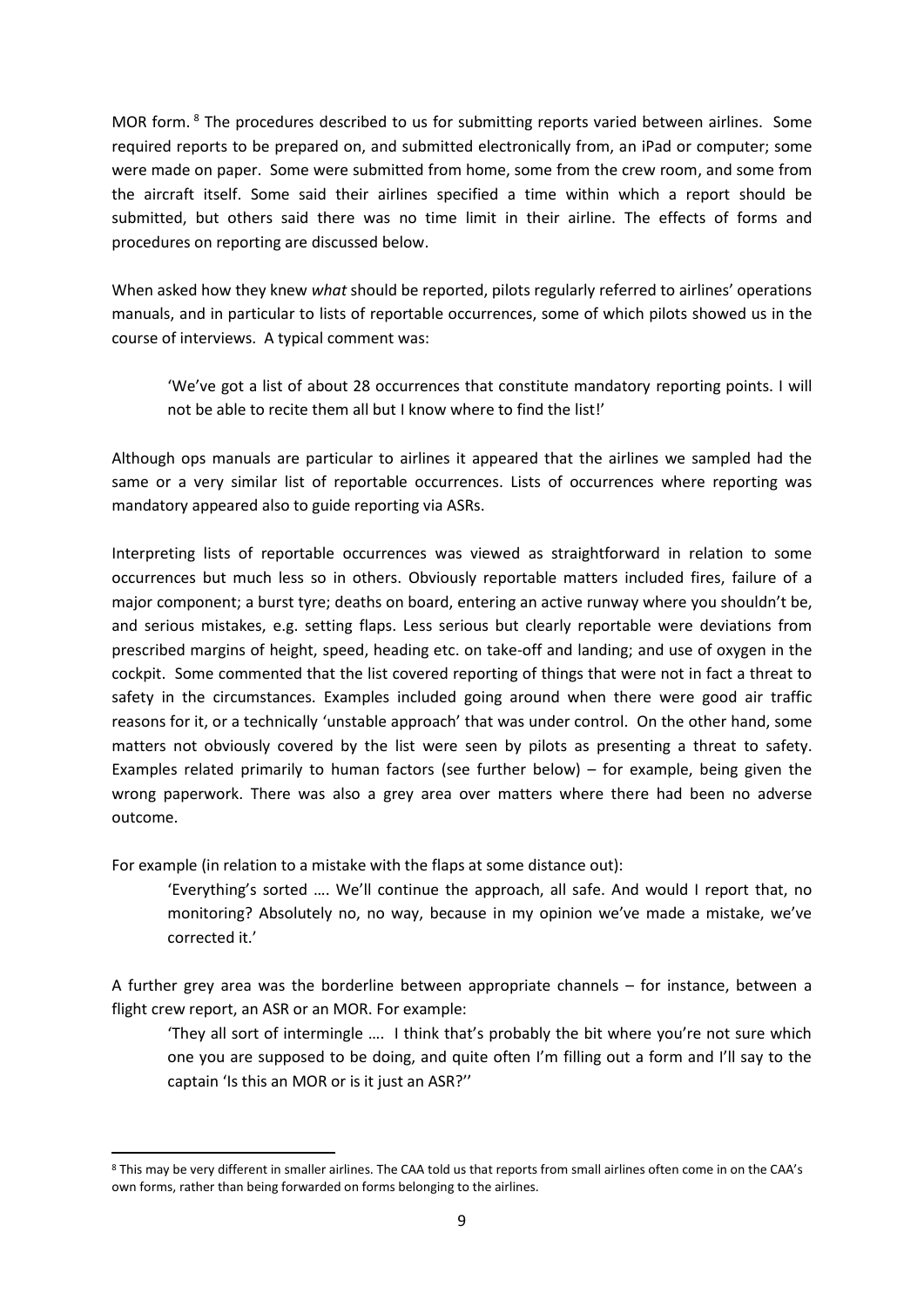We were told that occasionally the 'safety guys' might ask for reports (not necessarily via the airline's ASR system) on certain matters of current interest (such as a new airport), or the message might be conveyed that some had not been needed. Again, this varied with airline and experience, and differed from pilot to pilot.

#### <span id="page-11-0"></span>**Deciding to report**

The decision whether or not to submit a report is not easily separated from understanding and knowledge of reporting systems. In practical terms, the decision to report involved experience of local practice and expectations, interpretation of the requirements and guidance, and airlines' attitudes to reports.

Pilots agreed that captains tended to take the lead and that first officers tended to rely on captains to clarify whether a report should be made. More senior pilots might speak directly to safety departments to check whether a report should be submitted. Some captains commented that newly qualified pilots were likely to interpret requirements over-inclusively. Several captains told us they would not overrule a first officer who wanted to report, and gave examples. These included instances where in the captain's view there was not a safety concern but the first officer was concerned not to fall foul of rules that they must report. We were told by both captains and first officers that once they had agreed that a report should be submitted, the captain might put in the report or they might prepare it jointly. It was much less usual for the first officer to put in a report.

First officers said they might feel inhibited from submitting a report when the captain didn't think it was necessary, but they did talk about occasionally submitting their own reports, and about not being deterred from doing so. Marked differences between airlines emerged here, depending in particular on employment contracts (see below).

There was some mention of other sources of information about reporting. These included online chats; corporate magazines including case studies of reported incidents; calls from safety departments, and prompts arising from incidents previously flagged on electronic monitoring systems.

Certain factors emerged clearly as encouraging or inhibiting reporting.

#### <span id="page-11-1"></span>*Report expected by the airline*

**.** 

Captains and first officers alike talked about submitting reports whether or not they thought there was a safety issue in the particular case,<sup>9</sup> because a report would be expected and they would probably be asked to explain why they hadn't made one. An example was going around as requested by air traffic control because a previous aircraft had not cleared the runway. Matters that should be reported were further defined by airline practice, communication with safety departments and managers. An important example here was the information that would be available to airlines, including flight data provided via electronic monitoring software. Pilots were aware that certain occurrences such as going around, deviations from prescribed speeds, headings, levels, and other

<sup>&</sup>lt;sup>9</sup> Some said they could see it might be useful to collect and aggregate the information nonetheless (below).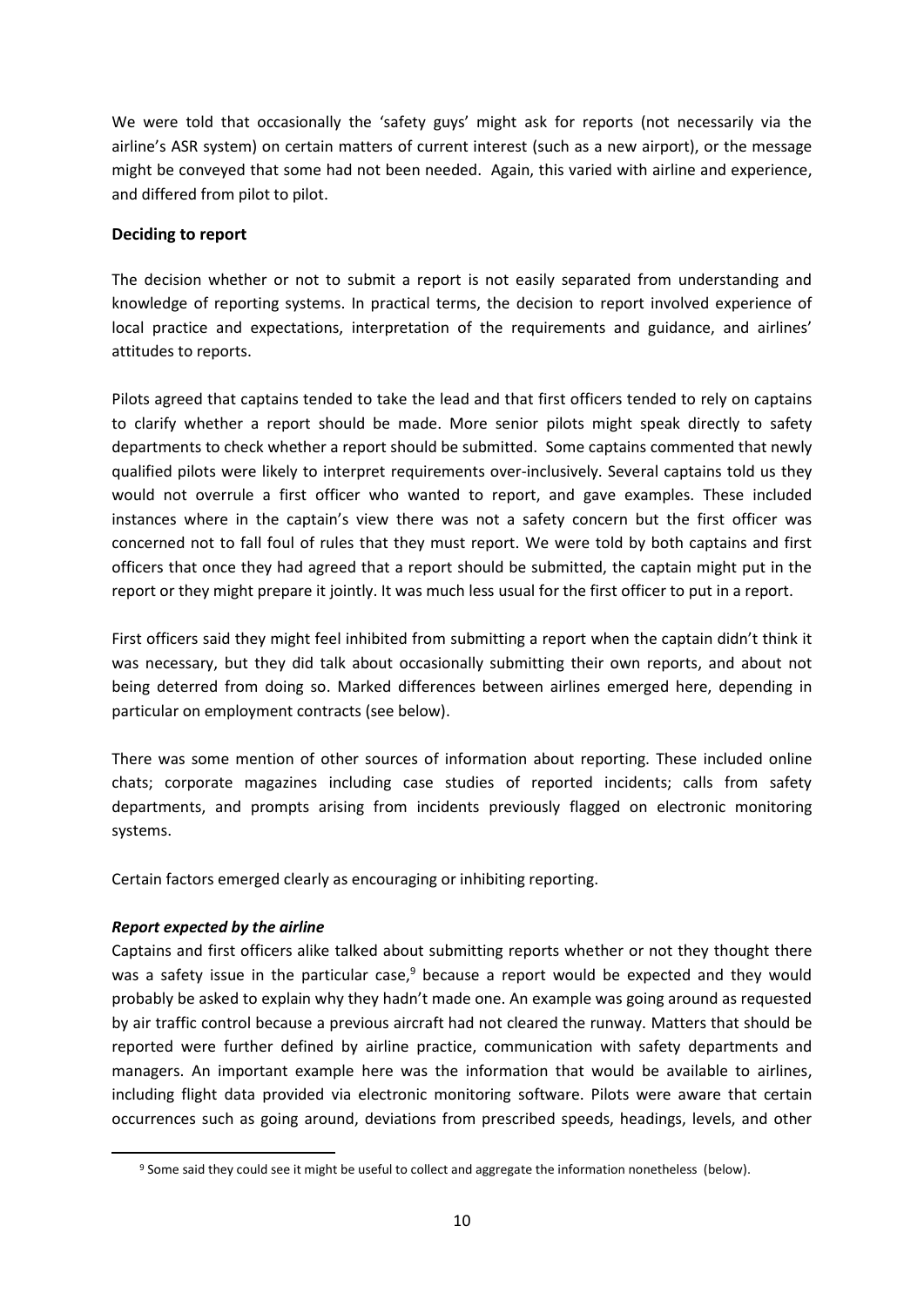actions in preparation for take-off or landing, would be flagged and a report would be expected. Some also specifically said they will report if they are aware something will be flagged up on SESMA. This was mostly put to us not as being because they will not be able to get away with something, but rather as happening because they are likely to be reprimanded if they do *not* submit a report. A number of pilots were very apprehensive about this. Even where pilots were not apprehensive, we were told some reports were submitted although the pilot did not think it was necessary, to save the hassle of someone coming back and querying why they had not reported: 'someone is going to ask about it. You weren't stable at x feet – why didn't you report?'

#### <span id="page-12-0"></span>*The reporting process*

Reporting forms were thought by some to be unnecessarily time consuming to complete, asking for a lot of marginally relevant or irrelevant information. A few pilots said they preferred using the paper form: an electronic version could be too prescriptive – e.g. not allowing the pilot to continue until required fields had been filled. A draft electronic report could be lost before it was submitted; and some felt that electronic reporting opened up the possibility of their report being changed – for example, the MOR box being unticked.

#### <span id="page-12-1"></span>*The anticipated consequences*

Discussion of reporting and just culture has made much of the importance of pilots feeling confident they will not be penalised as a result of reporting. We found a considerable degree of inhibition expressed by pilots in our sample, but it did not result from a straightforward fear of being penalised for an error if they admitted it. We were given some examples of pilots being disciplined following reports, but the picture was far more complex. There were marked differences between airlines, and between pilots of different rank and experience. Pilots working for the major airlines, and also most of the other airlines we spoke to, were confident they would not be punished for mistakes provided they reported them – but certain vulnerable groups expressed very definite concerns about being seen as a thorn in the side of the airline if they made too many, or unwanted reports. Fatigue reports were seen as particularly risky here: '…I think the safety reports and fatigue reports are treated very differently by the company'.

Feared consequences could be as important as actual consequences. Pilots were aware that anxieties might be unfounded, but they were nonetheless very real. For example:

'I think people feel threatened if they report things and it gets traced back to them... I'm in a lucky position, I have a permanent contract, but most of the first officers don't. The ones that do, when they come up to their assessment for command think 'You've had all these days off fatigued' 'You've had them off sick'; and they'll just – they'll be worried about it. Whether or not it's true and it is taken into account, they still feel concerned about it and reluctant to report things.'

Several pilots reported worrying that they would be called in and may be disciplined – worries that could last for weeks after submitting a report. Captains, who often had more secure employment, were aware of the anxieties of junior staff. Possible feared consequences included reducing their chances of promotion or progressing to a more secure contract. Several pilots described being called in for a 'chat' or 'conversation' following a report. This was sometimes seen as time consuming (similarly to the time consuming nature of reporting itself), and in some instances as the setting for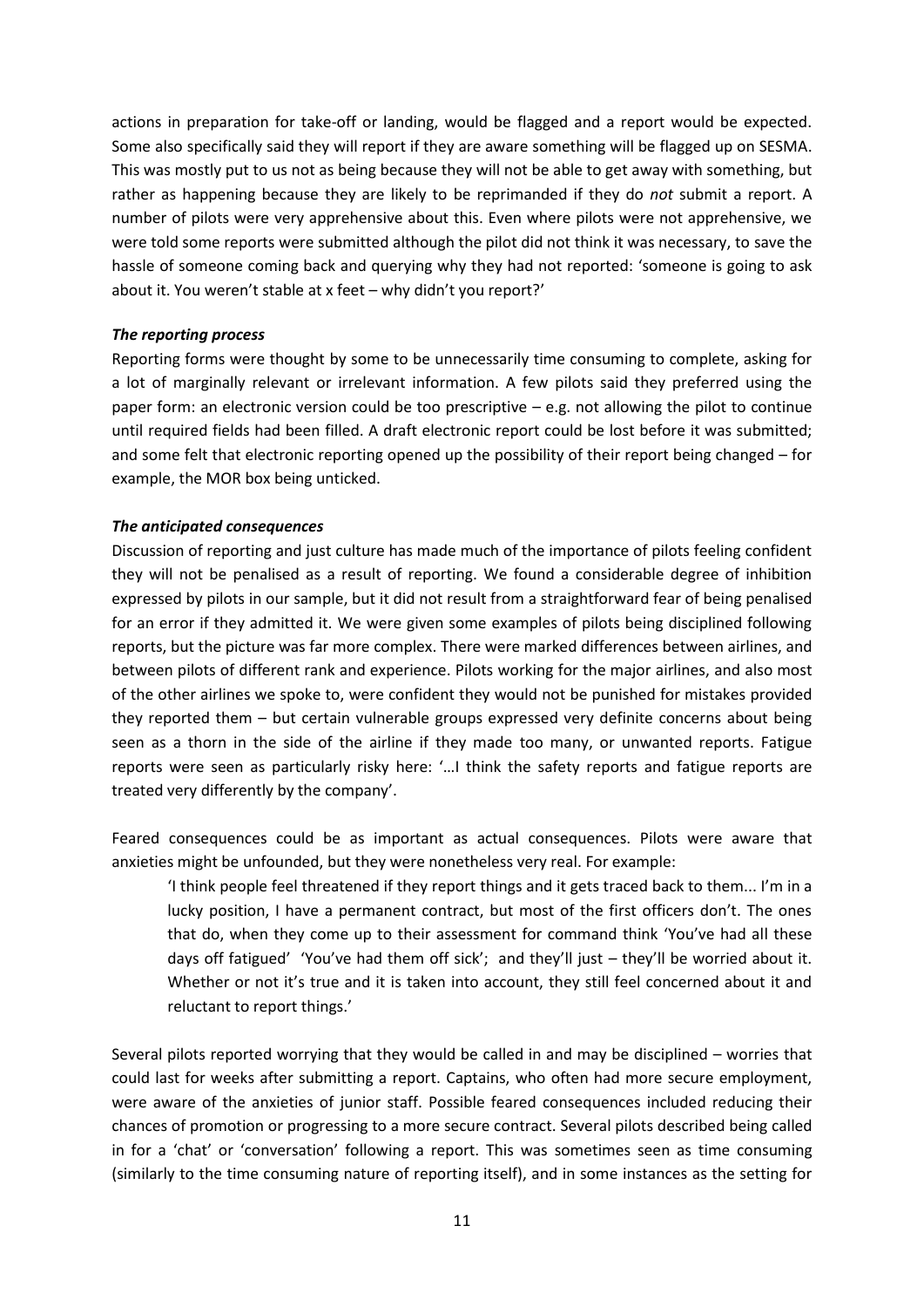veiled threats ('there are always subtle undertones'), e.g. to the effect that if the pilot found rosters exhausting perhaps flying wasn't the career for them. It could be intimidating and deter reporting. For example:

'I was invited for a conversation …. and it was quite intimidating [because of who was present at the meeting]…. I think that is quite a destructive way of doing things because it makes people very defensive; very reluctant to report unless they absolutely have to.'

Concern about job security and progression was a recurring theme in the interviews and there was an acute sense that for many pilots this is a precarious job. This concern was most frequently raised with respect to their own personal job security and progression. The most vulnerable groups emerged as inexperienced pilots not yet on full contracts and first officers in airlines where promotion to captain was not based on seniority. These groups were very reluctant to risk jeopardising career security or progression. Reluctance to report was expressed especially by newish first officers in airlines where pilots at entry level are not on a secure contract. Some expressed the further concern that if their airline decided not to keep them, submitting safety reports could mean they were seen as having a blemished record or as a trouble maker, reducing their chances of a job with another airline. More confidence was expressed by captains and those on permanent contracts.

It was emphasised to us numerous times that most pilots joining the industry today have personally invested very heavily in training and do not want to do anything to risk their investment. Some captains said they were sympathetic to this and would be deterred from insisting on a report where it might affect a first officer's security or progress. Insecurity of this group around reporting was also described as part of a more general lack of experience. New pilots have much less flying experience than was previously the norm, and are learning a huge amount very quickly. One concern put to us here was that new pilots rely heavily on the captain's experience, but that in some airlines promotion to captain was occurring from a pool of first officers who are themselves younger and less experienced than had previously been the norm.

First officers' insecurity worked also in the direction of possibly leading to over reporting. For example:

'The consequences *not* reporting it if the company decides that it should have been reported are quite severe. Particularly younger people, they are absolutely paranoid about it, and sometimes you can persuade them and actually there wasn't anything safety-related in that, so it is not worthwhile reporting. Sometimes they want to report it. Individual captains have individual ways of dealing with that issue, but I've never stopped anyone putting in a flight safety report.'

 We mentioned above that captains sometimes referred to new pilots' tendency to 'go by the book' and report with less discrimination than more experienced pilots. Some first officers themselves reported that they were more concerned about being in trouble for *not* reporting than that they would be in trouble for reporting. (See also above re: reporting matters picked up by SESMA). Again, the views expressed by pilots in different airlines varied.

Insofar as it was mentioned at all, reporting directly to the CAA was seen as likely to be interpreted as a hostile act by the airline. For example: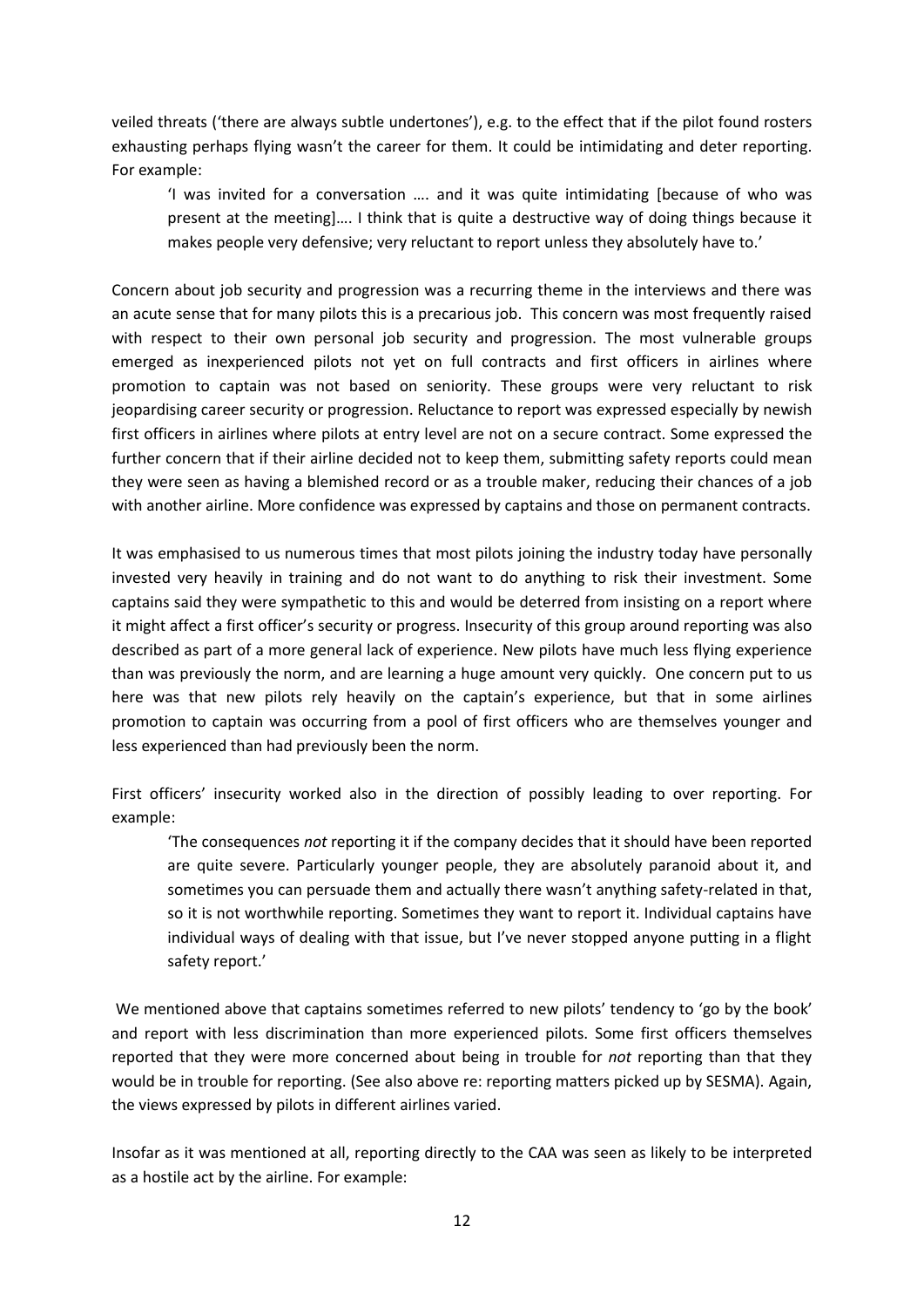'I know somebody who's done that … who has actually gone straight to MOR; …. The proverbial started to hit the fan and he was contacted straight away … managers were called in straight away saying 'What have you done? Why have you reported it? Are you trying to shut us down?'

#### <span id="page-14-0"></span>**Whether it is worth reporting**

Being tired at the end of the day could be compounded by the lack of a sense that reporting was worthwhile. Two related reasons were mentioned to us.

#### <span id="page-14-1"></span>*Feedback*

In the absence of feedback on the use and usefulness of reports pilots were left unsure whether the time and effort of submitting reports was worthwhile. The majority of pilots told us that they did not know what happened to reports. Unless the airline came back to them for further information or explanations, often they heard nothing more. Not all pilots wanted feedback. Some said they were too busy to take an interest in follow up; but most said they would welcome more feedback on what happened as a result of reports.

For example:

1

'… you're more likely to report a problem if you get feedback I think, because it is of interest to you what the company are going to do about it to make sure that that doesn't happen again.'

'Maybe a little bit more feedback? That always seems to be where things fall down. You end up in a situation where you think to yourself "it is pretty much a one-way system".'

'Wouldn't it be nice to know what the CAA are doing with this MOR information? … I think it would be nice to know what the Authority are doing with this information.'

'Would be would it be possible for me to see in more detail the ASR data?.'

A number of pilots, generally more senior and experienced, referred to being able to call the safety department (or indeed other departments within the airline) and this could be an important route for feedback. Airlines varied here. Some pilots reported systematic feedback, though usually quite limited. The safety department might come back to a pilot for more information. Some had continuing access to an electronic version of their report but this did not give much if any information about any investigation or other response. The relationship between individual pilots and their airline's safety department varied, and with it, pilots' confidence that their reports would be used to improve safety.

Feedback was not received from the CAA itself by pilots we interviewed.<sup>10</sup>

<sup>&</sup>lt;sup>10</sup> The CAA told us they would get back to pilots if they needed to as part of their investigation, but not otherwise; and that the majority of reports were not investigated further. The main reason was time pressure, but another factor here is the importance of keeping information secure. There used to be a web page on which the outcome of reports to the CAA could be tracked by pilots, but it is no longer available without special permissions for security reasons.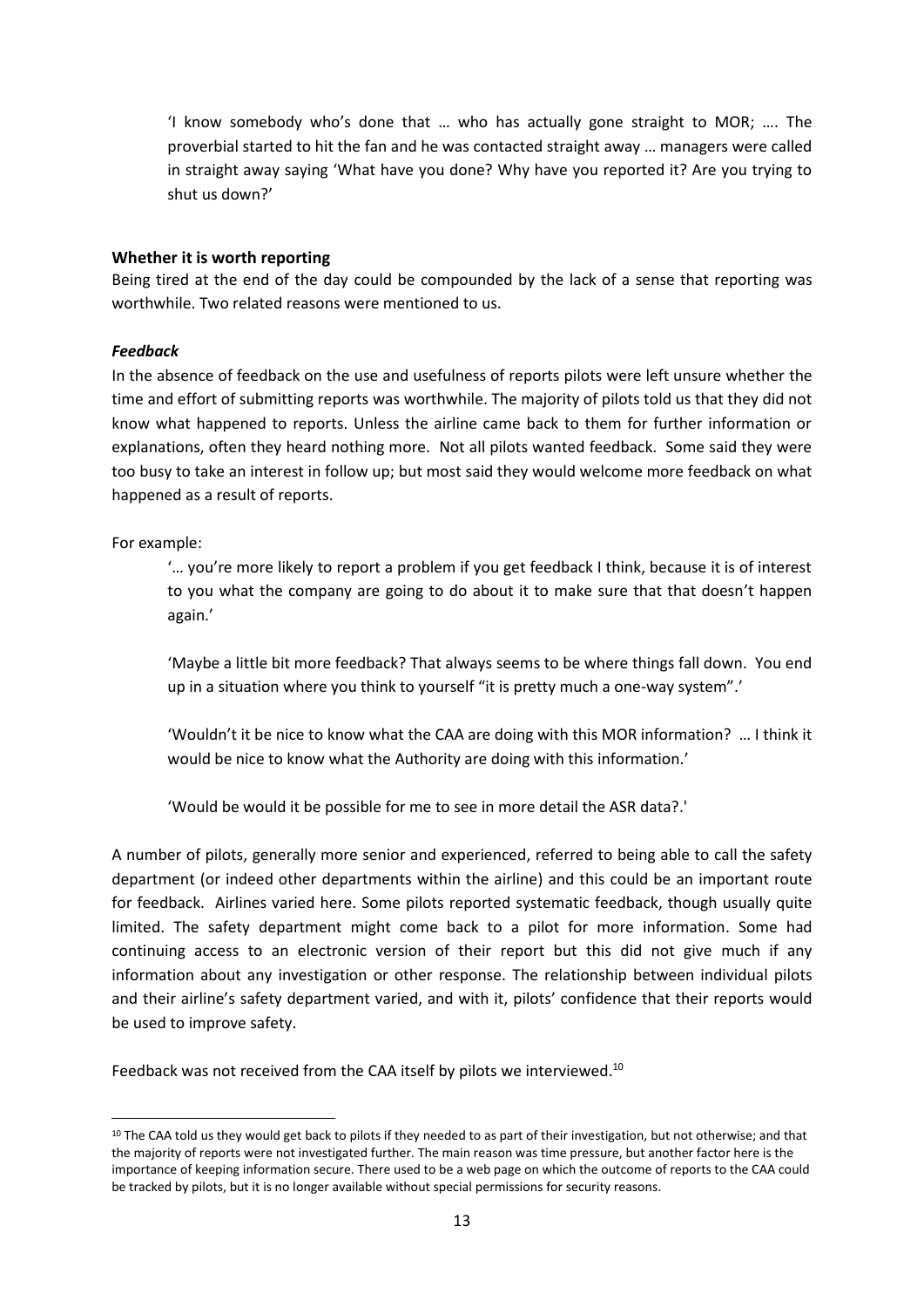#### <span id="page-15-0"></span>*Scepticism about usefulness*

Absence of feedback was related to scepticism about the use made of reports. There was general scepticism that information was not made use of:

For example:

'As far as I am aware it goes into a big filing cabinet.'

'If people are always reporting something but nothing ever changes, people will eventually stop reporting - not that the threat has gone away it is just that people get fed up of going "it's happened again".'

'I think at times people get a little bit disheartened … you get an enthusiastic pilot and he submits reports upon reports upon reports … it could very well be that what he is submitting … is not resulting in any tangible change… That person slowly becomes discouraged and says "oh what is the point of reporting; the company never does anything about it".'

There was more specific scepticism about how the selection of reports to forward to the CAA as an MOR was made within the airline. Pilots had a general idea that the company forwarded mandatory reports to the CAA, and the majority trusted their company to forward relevant reports, but there was a more cynical minority who suspected that this was not always the case. Some pilots mentioned having been dismayed to discover that MOR box was sometimes 'unticked' by the airline<sup>11</sup>, meaning that the company could block use of the report. Some said there was no longer an MOR box on the ASR form.

Scepticism arose in particular where safety concerns related to management decisions and/or to commercial pressures. A clear common perception was that airlines did not want to receive reports about safety risks arising from commercial pressures: 'There is no point reporting something the airline doesn't want to hear about'*.* This was more marked for some airlines than others, but it arose across the board. In particular, pilots said they did not expect reports to be welcomed where the employing airline and the commercial pressures under which it is operating was seen as the source of a safety risk. Examples here were pressures on pilots to stretch rules, take actions or assume additional responsibilities they felt to be unsafe distractions from e.g. working through check lists and accurately entering computer settings, or heavy rosters. In some cases pilots felt strongly that management decisions on such matters were being made by people with insufficient understanding of what they are asking of pilots, with consequences for safety.

For example:

**.** 

'The people sitting in the office… they're sitting there in the comfy chair. There is no stress, there is nothing going on; and they think "Well, we'll get the guy to work an extra hour, or two hours, or whatever. They don't understand… I often think those people who come up with those limitations etc. - if they were sitting on the jump seat for the previous two or three days when you're going from night to day ... and you see how tiring it is with the decisions you have to make, then you might be a little bit more sympathetic.'

<sup>&</sup>lt;sup>11</sup> We do not know whether this is true or not of course, only that it is the perception.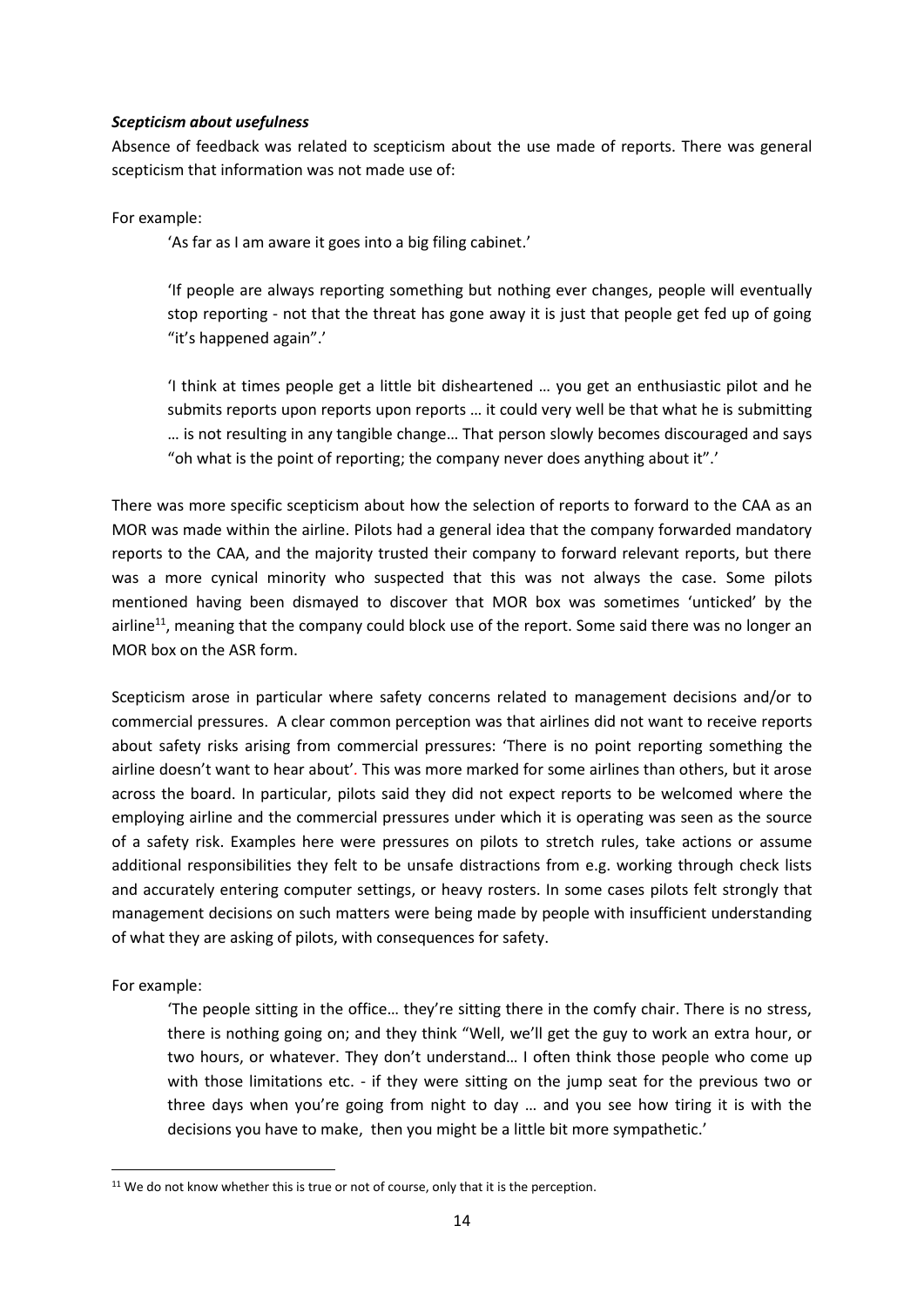Airlines differed here, but even in airlines with a highly regarded safety department, management was widely viewed as driven by commercial considerations at the expense of safety.

Some pilots volunteered that they had sympathy with their airlines and the pressures it faced. They did not wish to cause difficulty for the airline and felt their interests were aligned in desiring the success – even survival – of the airline in a difficult economic climate and highly competitive environment. A related sentiment commonly expressed was that pilots as a group were professional people who would 'get on with it' and not complain. This meant some safety issues would not be reported because they were not recognised as something that *should* be reported (see below).

#### <span id="page-16-0"></span>**Relationships with colleagues**

Maintaining team spirit and a sense of camaraderie is clearly valued. Occasionally the consequences could inhibit reporting. Concern for colleagues could add pressure to fly whilst unwell or tired because reporting as unfit to fly meant another pilot would be called in. It was mentioned that this could be especially acute when flying at Christmas. We have already noted that some captains said they might hold back on reporting where they were aware a junior colleague felt vulnerable to consequences. Nurturing cooperation was highly valued. Submitting reports tended to be a joint activity, especially between captains and first officers (although there is some variation here, with some in smaller airlines seeming to regard reporting solely as the captain's job). It is on the flight deck discussing these things that first officers learn about the reporting systems, resulting in some contradictory dynamics as described above. Captains generally told us they would support first officers in reporting issues they themselves felt did not require reporting, and there was a sense amongst some that inexperienced first officers were quick to report in a precautionary 'by the book' way. Colleagues here included cabin crew, and again some captains reported that they discussed reporting any cabin- or passenger-related issues with cabin staff. There is a sense that there would usually be very little cabin crew could contribute regarding flight deck matters.

Problems working with a colleague or concern that a colleague might need help were discussed as very sensitive and some clearly regarded as them difficult to report. Some captains said they would try and deal with these matters informally, outside of reporting systems. It was felt there is not a good route for handling some of these.

#### <span id="page-16-1"></span>**Do pilots think current reporting systems provide good channels for safety information?**

#### <span id="page-16-2"></span>*Scope of matters captured*

ASR reporting was widely viewed as focused on certain types of threats to safety. It was generally believed reporting systems work very well in respect of these, and have made a huge contribution to safety; but also that flying today presents new risks that are not being captured.

Although MOR and ASR reporting requirements include blanket inclusion of 'anything else' that was a threat to safety, there were important safety concerns for which the ASR/MOR route is not usually considered, and some where an ASR report may be seen as inappropriate. It seemed that proactive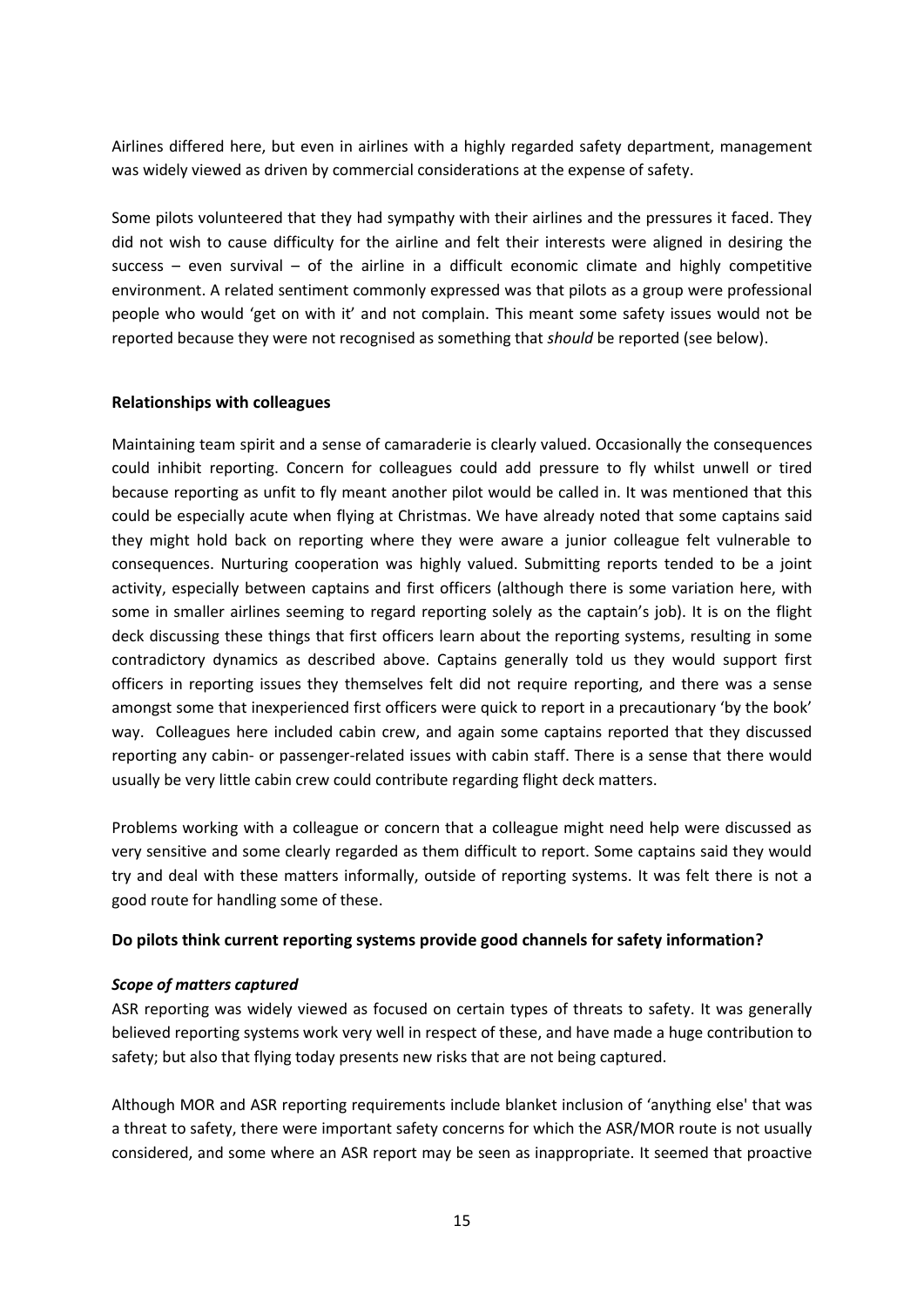reporting of some risks to safety was inhibited whilst more and more reporting was encouraged within a narrow range that did not necessarily include where pilots see the greatest risks.

Examples of areas where they perceived the biggest current risks to safety included: stress and fatigue; rostering, especially during the summer season; pressures to carry the minimum of fuel; other pressures to push/exceed limits; pressures not to report a minor problem with the aircraft so as to avoid flight delays or cancellations<sup>12</sup>; very short turnaround times; new procedures and additional responsibilities that distract or pressurise pilots at a crucial time of preparation for a flight; changed requirements regarding flight time experience for new entrants (e.g. 'Concerns about experience levels are wildly underreported'); lack of support in their own attempts to ensure safety; and airline mergers when different safety cultures and different details of flight operations on the same aeroplane are likely. Pilots said these factors were unlikely to trigger an ASR report.

Fatigue and its consequences were mentioned frequently as a looming major safety problem. For example:

'I think [fatigue] is vastly underreported and that is probably going to be the biggest safety problem in the future.'

'A lot of people, the press and public probably are obsessed with the idea of terrorism, but there is a far greater threat actually of a huge flight safety event arising purely out of burnout and fatigue I think.'

There was a consensus that ASRs are not a good channel for human factors concerns. These tend to be less readily recognised, and they do not necessarily give rise to the types of clear cut incident that trigger a report. Yet they were seen as sources of risk at least as important as matters that are routinely reported. For example:

'Let's weigh it now: I infringe by ten feet the stable approach criteria and I write a report: and I am awake for 13 hours. What do you think is the most risk?'

Several were concerned that human factors threats are worsening and not captured within ASRs. For example, in relation to fatigue:

'I think fatigue is going to be a massive issue. ….... I think it is something that is going to come to bite us and I do think that that is a very difficult thing currently, to ASR. How do you put into words that you're feeling knackered and then why?'

A breakdown in teamwork was another threat thought to be serious but likely to be missed in ASR reports. It could interact with other risks, for example:

'[an event has potential to be dangerous] especially when something has happened and there has been a breakdown in the team work between the two pilots on the flight deck as well; or there is a trigger event like for example a go-around due to wind shear, and then

**.** 

 $12$  This focuses on pressure not to report something during a flying day rather than not to submit a later ASR, but is nonetheless a potential influence on safety reporting.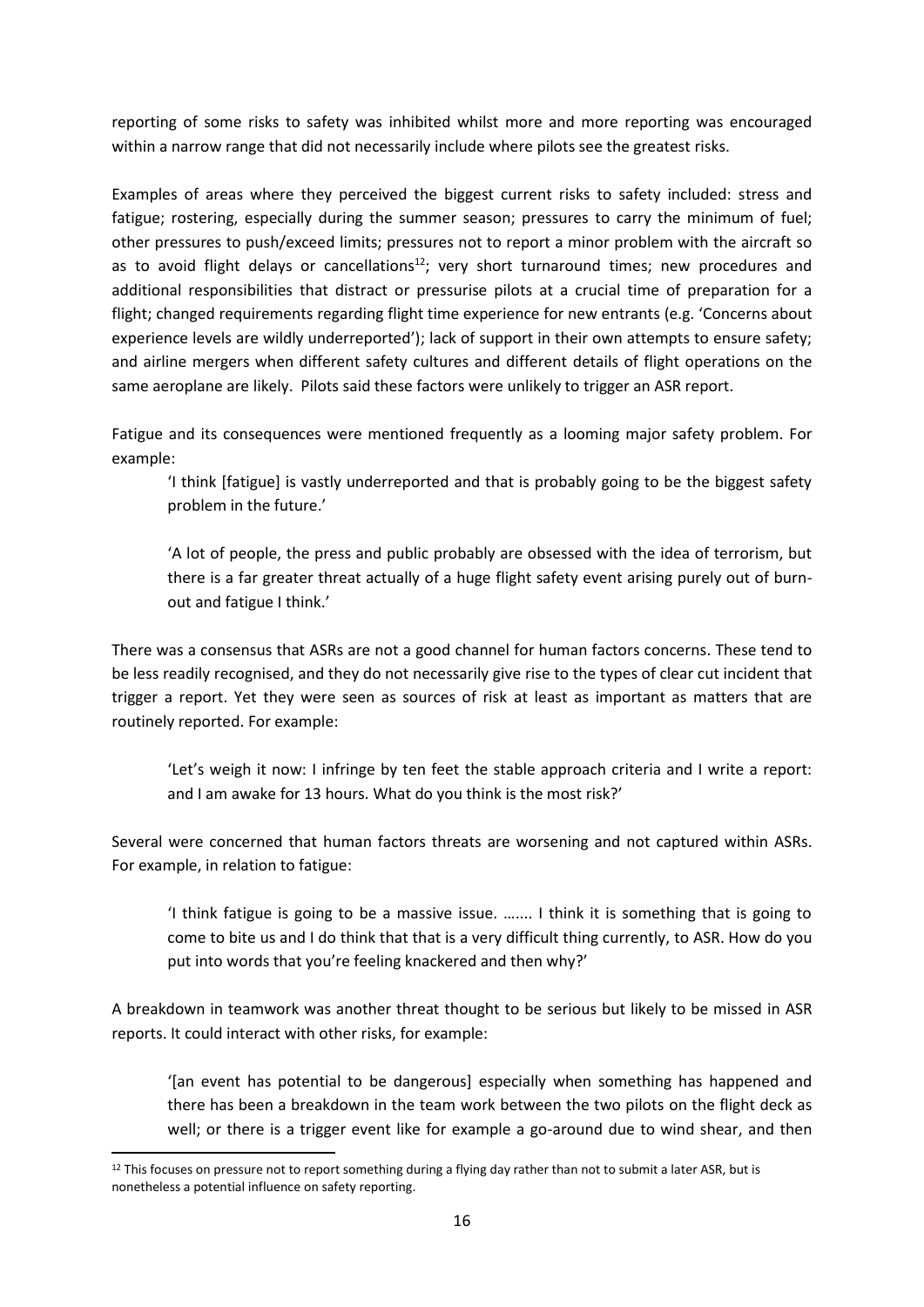one of the pilots doesn't perform as expected or didn't react in the correct manner – so a breakdown of communications between the two pilots …. Sometimes pilots don't necessarily recognise a breakdown in communication and the breakdown of the CRM principles that we operate to are actually reportable events.'

Pilots said that human factors might be mentioned in an ASR as a background reason for something more technical happening, but generally they would not be. CHIRP was seen more as the place such reports might be expected, but it was not seen as having any influence. Pilots we spoke to found it interesting reading, but we did not interview anyone who had used it.

#### <span id="page-18-0"></span>*Conflicting pressures*

ASRs were not viewed as a good channel where safety and commercial pressures conflict. These pressures combined with feelings of vulnerability among more recently qualified pilots who may be unwilling to do anything to antagonise their airline or be seen as a potential thorn in its side. One said: 'I am not the biggest risk in the front: the biggest risk is the commercial pressure. How do we report that?'

We were given numerous examples: stress and fatigue; increasing responsibilities that distract pilots; examples of pressure from the airline to push to legal limits and beyond (e.g. on weight carried on take-off; fuel carried; hours flown) and in some cases to massage paperwork to do so. A frequent comment was that the legal limits become targets – and then are exceeded.

Separate fatigue reports were not seen as a good information channel in their current form. There was a widespread sense that they are treated with scepticism by airlines and discouraged. The same vulnerability that could inhibit ASR reports was felt strongly when it came to reporting fatigue or resisting rosters. Pilots said they were aware that some pilots do 'swing the lead' – but they also gave many examples of stress and fatigue as safety risks, and said that dismissing fatigue reports as pilots 'trying it on' is not a safe management practice. A particular difficulty arose when pilots were unfit to fly because of illness or personal circumstances such as bereavement, rather than fatigue or rosters. We were told this could be seen as 'not the airline's problem'. Similarly, airlines did not regard it as their responsibility to ensure that a pilot finished the day fit to travel safely home.

A number of pilots said a further reason that fatigue is underreported is that pilots tend to 'get on with it' and do their best to meet demands put on them. In other words, fatigue had become normalised. This could pilots mean flying when they shouldn't, and was a safety concern not catered for by reporting systems.

For example:

'For example, you make a maximum duty say eleven hours… And you are scheduled 10 hours and 50 minutes. You know there are going to be delays, its summer and there are going to be delays. You can say "that's aviation" but on the other hand it is putting pressure every day on me with passengers behind, because I'm not going to let the poor guys – you can see that I'm already making a wrong statement – but I'm not going to let them not go to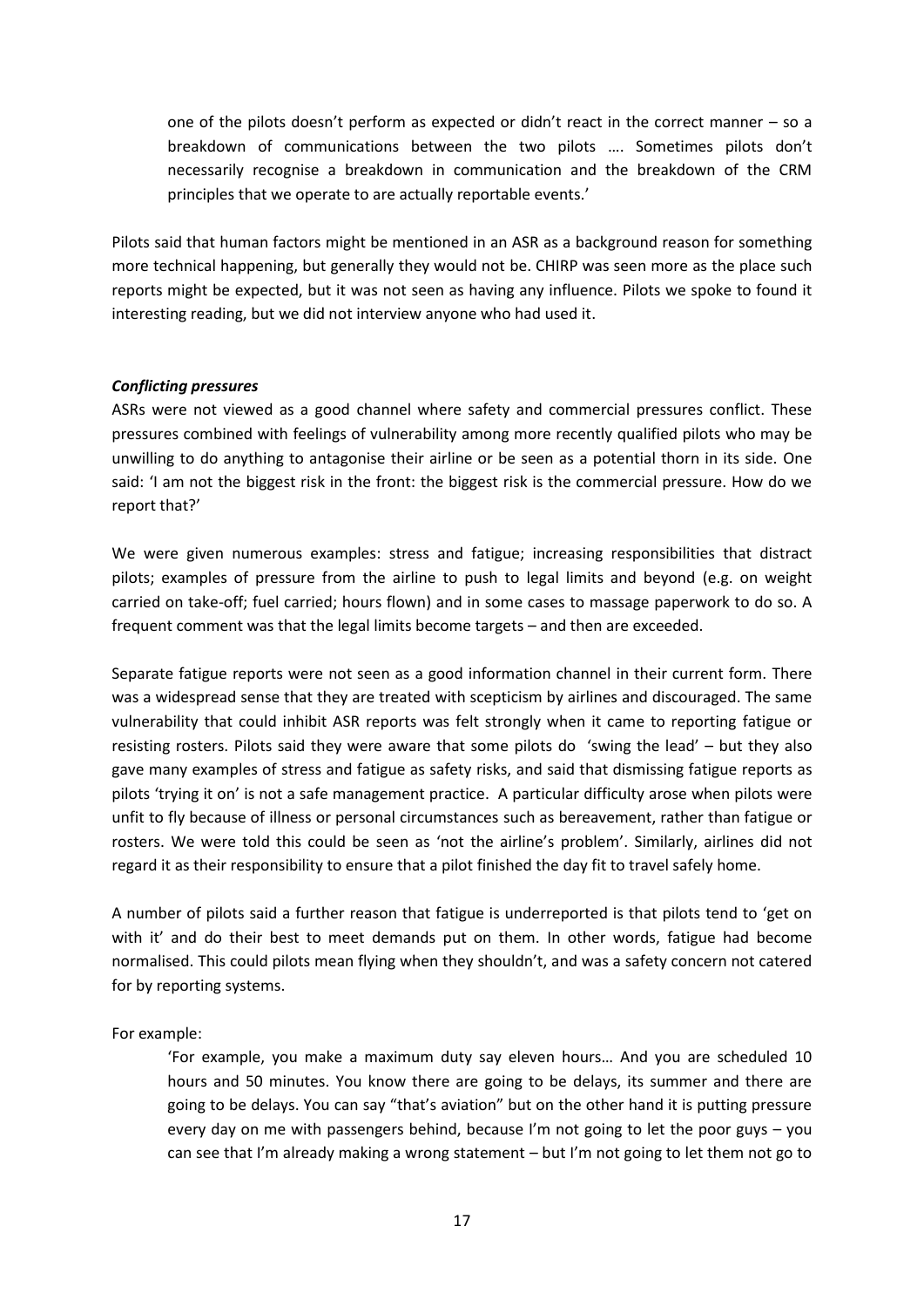their destination … you see how all the pressure … I'll just get on with it for another 20 minutes.'

'There is no wellbeing of the pilot these days to be honest. There is none, there is just a legal limit; that's the legal limit, that's what we have to do, get on with it.'

This applied to large as well as small airlines. For example, one captain described 'the insidious wearing down that a busy summer period roster can inflict'. Pilots were persevering with heavy workloads and becoming increasingly exhausted, 'hitting a wall', and ending up signed off as long term sick. He feared the same could be round the corner for others. The pilot felt the CAA should be compiling data on this, but said he was not aware of any method of passing on fatigue-related concerns that bypass the company.

It is worth emphasising that these concerns were not expressed to us as 'moans' but in answers to open ended questions towards the end of interviews about whether the ASR/MOR systems provide a good channel for information relevant to safety to be reported.

#### <span id="page-19-0"></span>*The role of MOR reports and the CAA*

Some pilots were not interested in the procedural routes for reports but the large majority believed it was important that the CAA should see reports. This was for a variety of reasons. Prominent among these was the importance of an independent body taking a global view of reports coming in from different airlines. The view was that collating this information and identifying trends is vital for transparency and also for any possibility of effecting change. The CAA is regarded by some pilots as the ultimate arbiter of safety issues, standing aside from the commercial concerns of the airlines. There was a consensus that a route external to the airline was needed for matters the airline might prefer not to deal with.

A minority expressed concerns about the ability of the CAA to act on reports. Views ranged from being unclear what the CAA did to an occasional forthright scepticism that the CAA had the powers and inclination to regulate effectively. This was related to concerns about the resources available to the CAA; their legal powers; asymmetries of power and capacity between the regulator and the airlines; and concerns that government deregulation policies weighted the economy above safety. There was a view that the CAA is being undermined by government, industry, and transnational regulators. There were concerns that its authority in relation to airlines was shrinking because it is secondary to EASA and because it is funded by an industry that can shop around for a regulator – 'the airlines pay their bills'.

What is clear from the interviews is that the CAA is not particularly visible to pilots with respect to safety reporting. This led some to believe that submitting reports makes no difference. We mentioned above that no feedback from the CAA is apparent to pilots following reports. There was a clear wish to know how the CAA reacts with respect to individual reports, especially those of a more serious nature, as well as general trends. The most visible presence of the CAA on the ground is its Flight Operations Inspectors. They were generally (but not universally) talked about positively.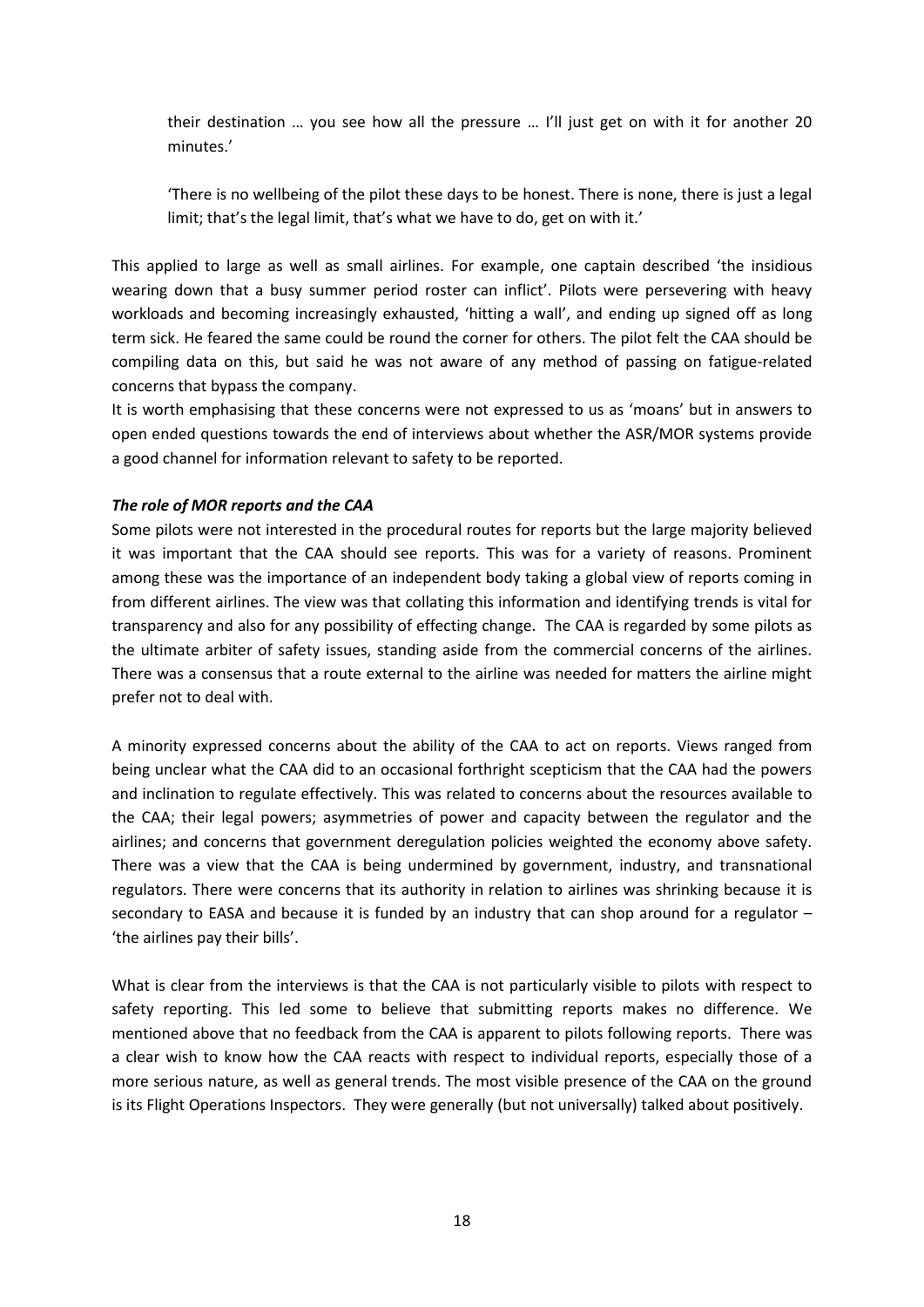#### <span id="page-20-0"></span>**Summary of main themes**

- 1. The overwhelming majority of pilots were strongly committed to safety, and took pride in this. They felt that safety culture is at the heart of the job, and for many this was the reason they gave us for replying to our e-mails and agreeing to be interviewed. Pilots were willing to give up time to talk to us, travelling especially to meet us on a day off, or fitting in a meeting between flights. They thought the topic was important and if they could help then they were pleased to.
- 2. We found very little sense of axe grinding and a high sense of commitment. Related to this is the view that reporting occurrences is important for both their own learning and the industry's.
- 3. We cannot speculate on the extent of under-reporting/non-reporting but we can say that everyone we interviewed thought that there was under-reporting.
- 4. Clear differences affecting reporting were apparent between airlines, across a number of dimensions. These include promotion structures, ease of reporting; safety culture and rapport with 'the safety guys'; the anticipated response of companies to reports/failure to report; and the security of employment contracts which in turn related strongly to confidence in reporting. This was not simply a division between large and small airlines. Some smaller airlines were talked about very positively, others less so. Large airlines were not immune to commercial pressures, and feelings of insecurity over reporting were found amongst airlines of all sizes. There were some clear notions amongst those we interviewed of airlines where safety culture is exemplary and ones where they would prefer not to work.

Other strong themes were:

- 5. The precarious nature of a career as an airline pilot, especially when newly qualified, and the influence this has on reporting about both oneself and others.
- 6. The commercial pressures that permeated every aspect of reporting and information flow. This resulted in mixed messages for pilots regarding the industry's commitment to safety and safety reporting. There were strong perceptions that commercial pressures on the industry and the marketisation of the regulator influenced likely responses to reports, thereby influencing reporting in the first place. Pilots also experienced commercial pressures more directly, on their careers and job security; and on the safety-related decisions they took daily and the likelihood they would formally report safety matters.
- 7. Perceptions that there are important sources of risk to safety for which pilots would be a good source of information, but that are not captured within the ASR/MOR system. These include i) matters not reported because a report is not expected to be welcome, and nonreporting has become normalised; ii) matters not obviously falling within reportable categories, notably human factors; and iii) matters where risk is recognised but tolerance of risk has become normalised.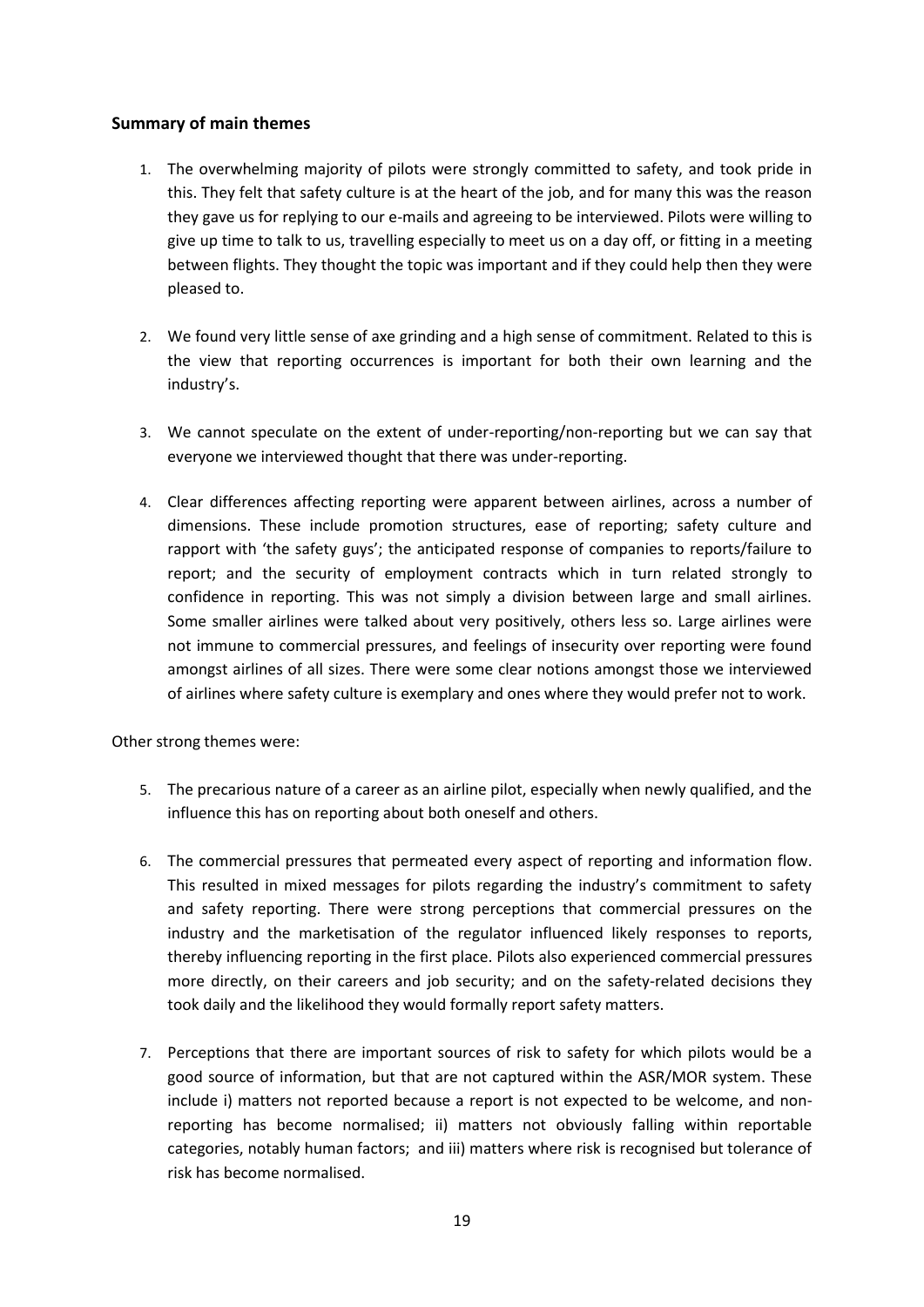- 8. The system of self-regulation whereby the company is primarily responsible for the reporting system not being really understood by some respondents and being viewed cynically by others. It appears to undermine confidence in the regulatory system and also affect what is reported.
- 9. Ease of use and convenience of reporting methods, which can facilitate or deter reporting.
- 10. The importance of the belief that pilots have the support of their company and the CAA in reporting. However, confidence in a 'just culture' in the sense of a non-punitive response to particular individual mistakes is only part of the picture. More important in the sample we spoke to were the vulnerability and insecurity of many pilots; and the lack of effective channels for reporting many of their safety concerns. Most were sceptical that confidentiality could be adequately maintained within the reporting system.
- 11. The importance of the collaborative nature of reporting. This is the main way new pilots learn about reporting. They also learn what not to report, and this may perpetuate patterns of non-reporting.
- 12. The normalisation of fatigue, and also of matters which pilots think should be taken up by companies but where experience of reporting suggests it is a 'waste of time'. It becomes 'normal' not to report these things and they do not change.
- 13. Concern that management teams and those scrutinising reports should be pilots who understand the pressures of commercial flying and the nature of the job. Particular concern was expressed about board-level ignorance of the job, and privileging of the bottom line in ways that assume pilots can safely work routinely to legal limits and beyond.
- 14. To explain reporting practice, pilots' knowledge of formal requirements under the regulations was less relevant than their knowledge of how requirements are normally interpreted and applied in practice and how they are modified by less formal requirements and expectations.

#### <span id="page-21-0"></span>**Suggestions and further lines of enquiry**

Topics that could usefully be followed up in a larger scale study have emerged above and will not be repeated here. Our interpretations are tentative and require further study on larger and systematically representative samples.

For example:

 The marked differences we found between airlines mean that a full picture would require a comprehensive sample of airlines. Some pilots talked of great improvements in safety culture in their airline in recent years; others still had serious concerns. In particular, the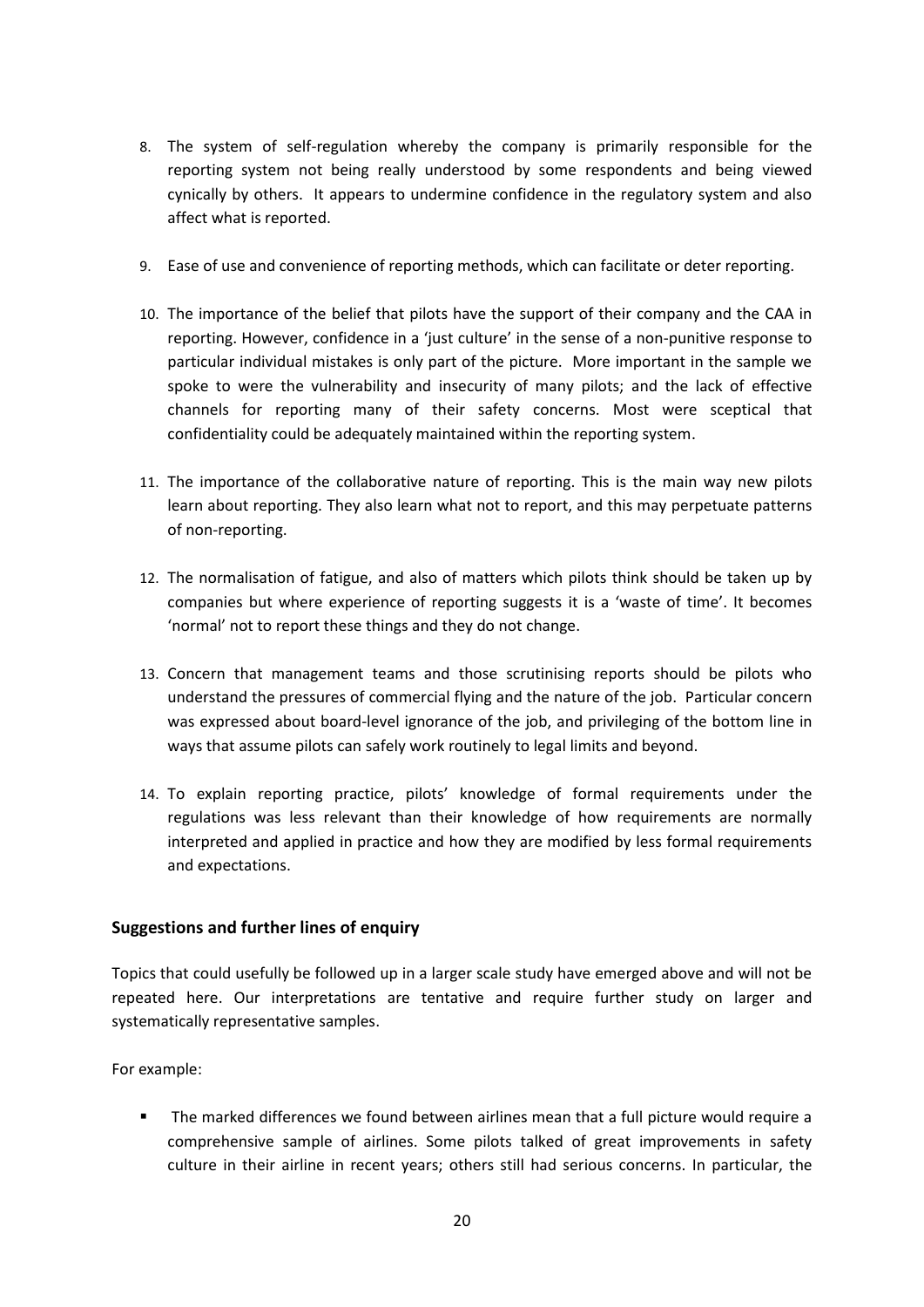position could be very different in the long tail of very small airlines. Comments from the pilots in this study suggested that risks, reporting procedures and safety/just culture might be very different in small companies. The number of passengers carried may be small, but the number of pilots and the possible extent of unreported unsafe practice is significant. Interviewees also indicated that the experiences of pilots in non-UK airlines flying into the UK might also look very different.

- We have suggested that commercial pressures, regulatory approaches and employment structures systematically affect reporting and can block certain categories of report. Selfregulation in a highly competitive industry and a difficult market seemed to be an obvious potential block to information flow. These ideas need systematic testing.
- At a more detailed level, comparison of operations manuals and reporting forms could provide some information about pilots' knowledge and experience of reporting procedures in different airlines.

The interviews imply several ways in which reporting could be improved.

For example:

- The findings strongly suggest that pilots could be recruited more effectively as a source of safety information, enabling the regulator to pick up on risks more comprehensively, especially in relation to 'unknown unknowns' and in areas outside the mainstream of ASR/MOR reporting. Pilots' commitment to helping promote safety was obvious but discouraged in some areas, and not used to the maximum. Pilots sometimes felt unsupported in their own attempts to promote safety.
- Pilots' reliance on the operations manuals together with informal learning on the job suggests these are good places to target any moves for change.
- The confidence and co-operation of pilots in reporting could be enhanced by providing clearer information and feedback.
- **The CAA has limited resources, but higher visibility might help willingness to report and also** help define what information is helpful, how it is used and how it could be used. Greater availability of both trend data and occurrence reports would be helpful. It was clear that pilots do want to learn from incidents and reports, and devour and discuss reports of incidents when they are published e.g. in company magazines.
- At a more detailed level, reporting could be improved by increasing the ease of reporting, possibly including pre-populating forms with basic flight data that already exist in electronic form.
- <span id="page-22-0"></span>**Pilots' perceptions and worries were sometimes based on soft information. Their confidence** in reporting might be increased by better communication and feedback.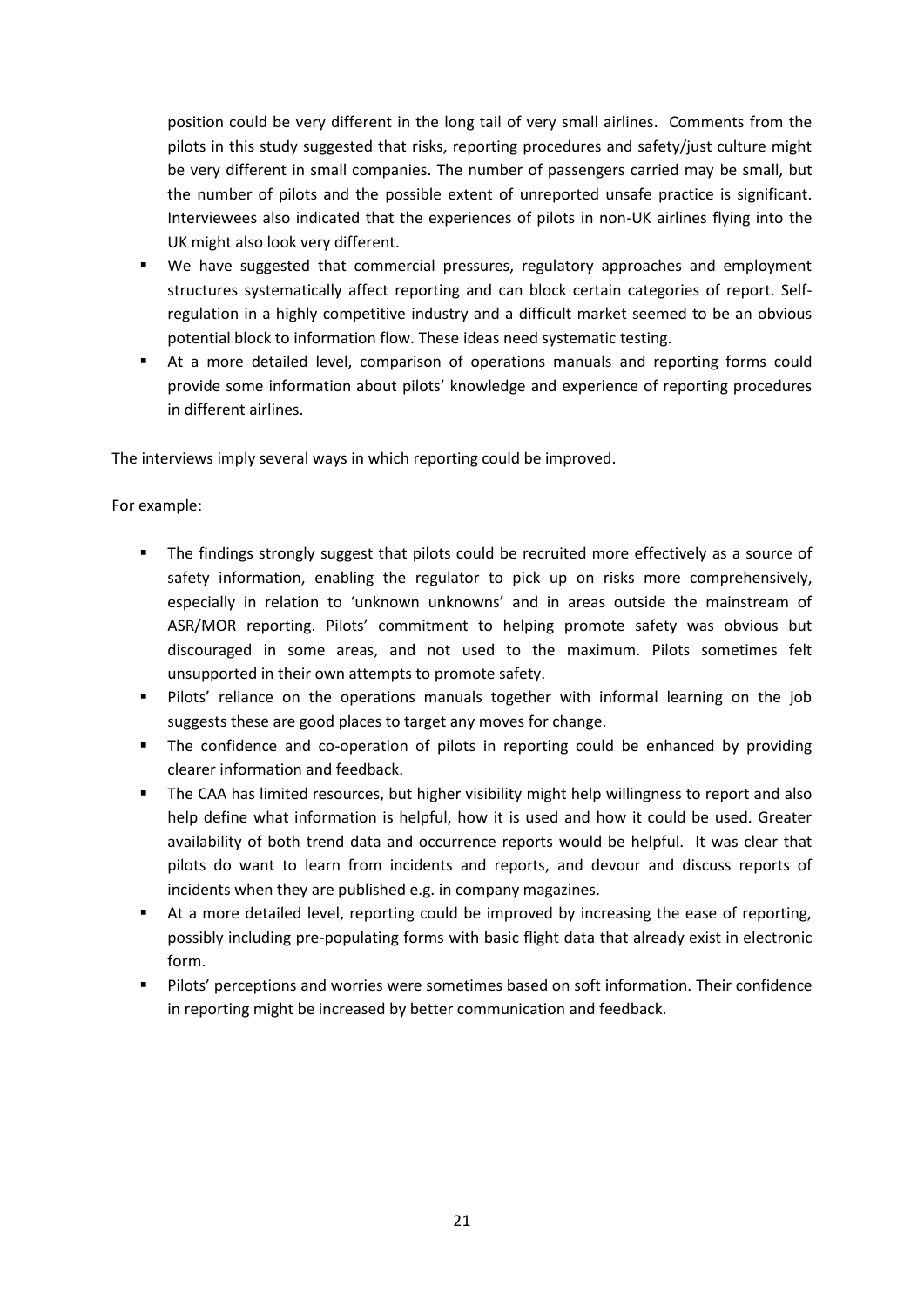# **Acknowledgments**

We are extremely grateful to all the pilots who spoke so openly and helpfully to us, especially because participation in the project required a generous commitment of time by extremely busy people.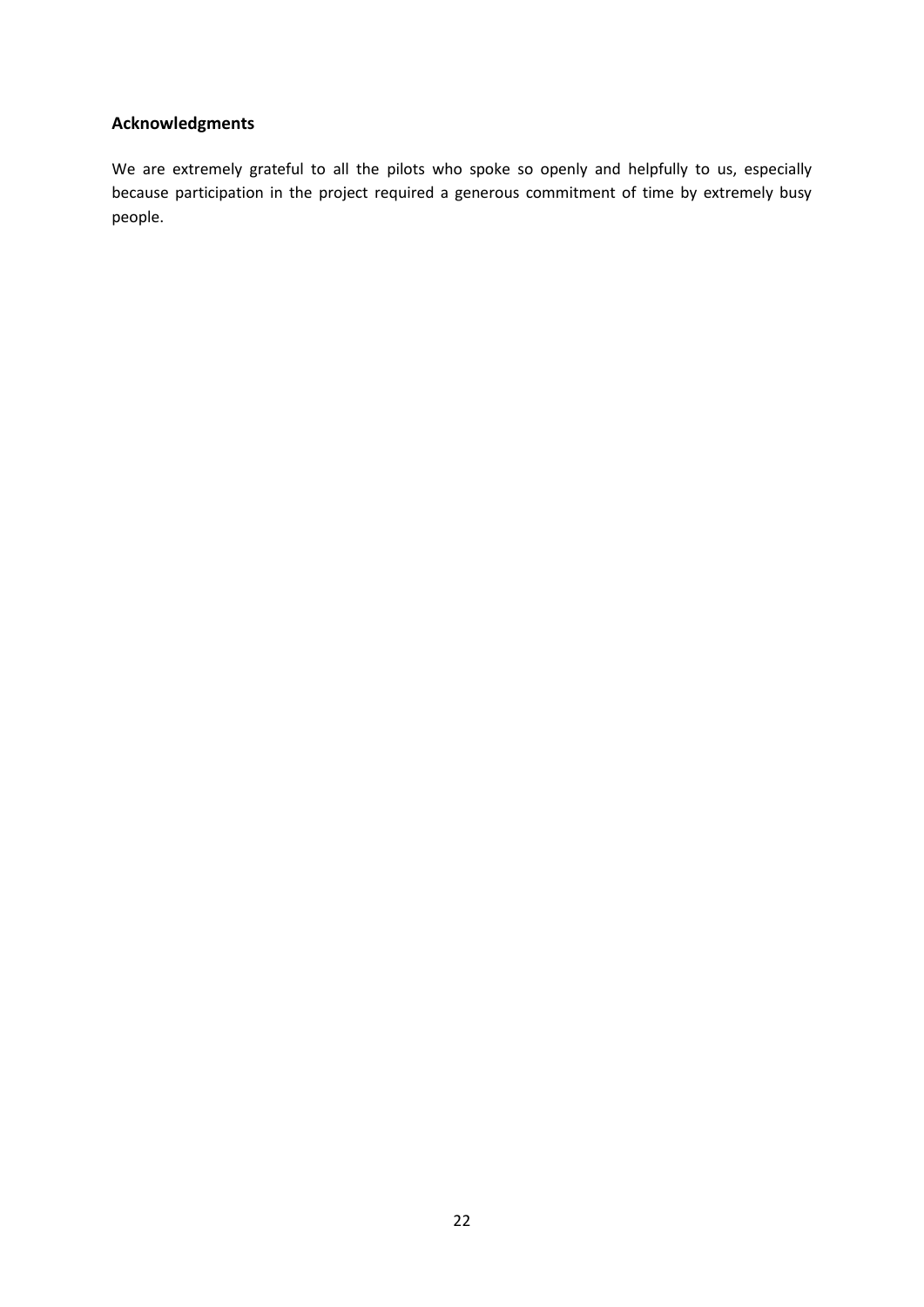#### <span id="page-24-0"></span>**Appendices**

# **Appendix 1.1 CAA and BALPA approved covering email**

Dear Licence holder

#### **Joint BALPA/CAA Safety Reporting Project**

This email is to invite you to join a pool of pilots for a project seeking pilots' views on occurrence reporting and safety culture.

The British Airline Pilots' Association (BALPA) and UK Civil Aviation Authority (CAA) both share a commitment to the safety of UK aviation. Part of this commitment includes promoting an open and just safety culture.

To better understand the level of trust and understanding of occurrence reporting among pilots the CAA and BALPA are jointly funding an independent project which is being run through the London School of Economics (LSE). They have commissioned Professor Bridget Hutter and Professor Sally Lloyd-Bostock to conduct a series of face to face interviews and report independently on our reporting culture.

The LSE have a wealth of experience in this type of study and take a very rigorous approach in protecting the anonymity of those they interview. To ensure that the identities of pilots interviewed are protected, we are asking you to click on the link below and answer a few brief questions to indicate your willingness to be contacted by the research team. Your response will go directly to the LSE and will not be shared with anyone else, including BALPA and the CAA. By using a reputable and impartial institution such as the LSE we hope that you will feel comfortable and assured that your privacy is protected and you can give an open account of your experiences.

Link to survey

Best Regards **Signed Mark Swan & Brendan O'Neal**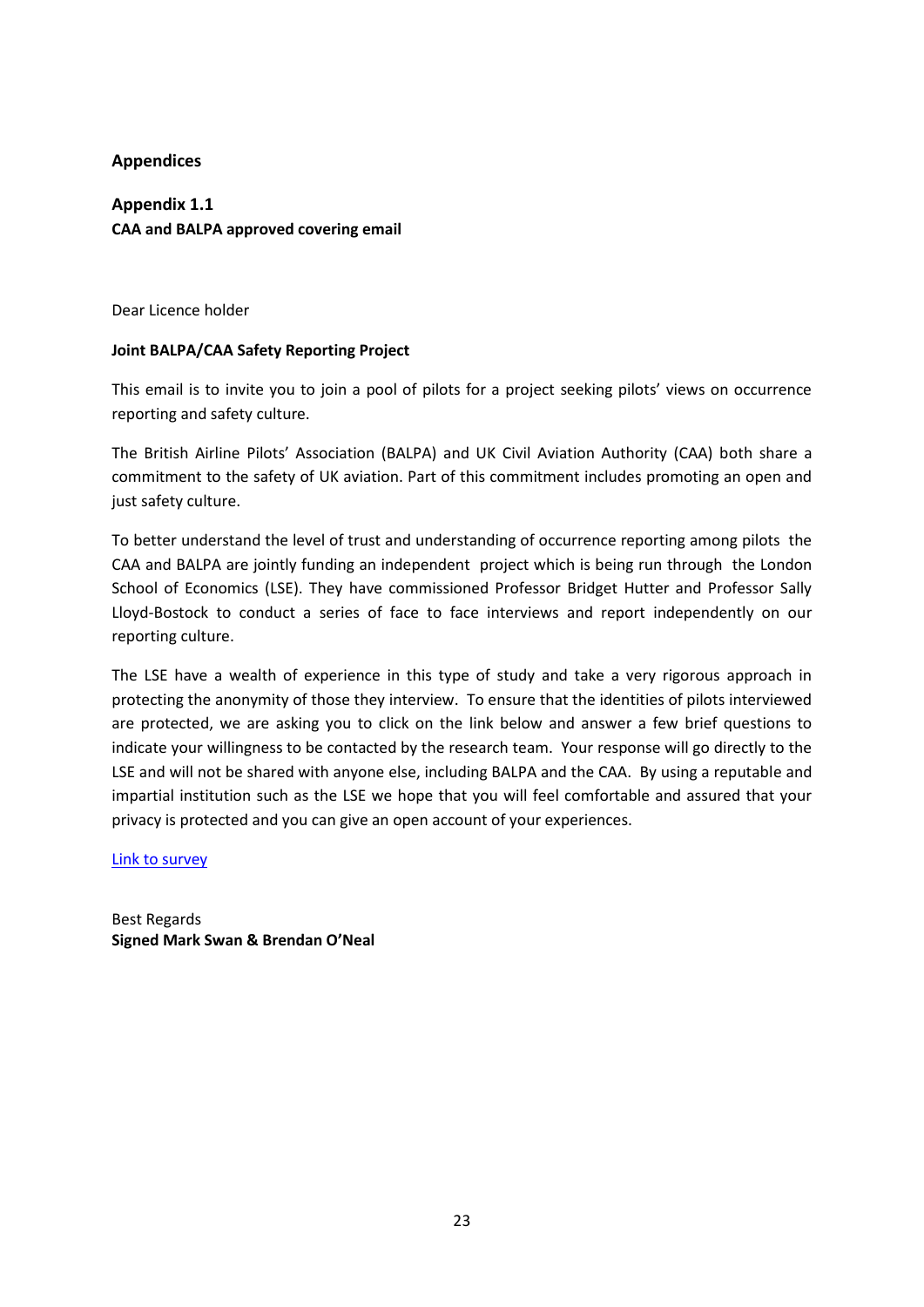# **Appendix 1.2 Content of on-line sample gathering questions distributed through QUALTRICS <sup>13</sup>**

#### **Welcome to the Safety Reporting Study**

How long have you flown commercially?

Are you male/female

1

Thank you for opening the link. We are seeking pilots' views as part of a project to improve the effectiveness of reporting systems and we are looking for pilots willing to be interviewed. We are therefore asking your permission to contact you about participating in the research. A sample of pilots responding will be invited to take part. You are not committing yourself to anything at this stage.

All details you provide will be kept securely; used only for the purposes of contacting you about the research; and deleted as soon as they are no longer needed.

Please provide at least one way of contacting you: Name Email address *.* Are there any other ways of contacting you or any further information that you think would be helpful if we wish to contact you? To help us contact a cross section of pilots, please let us know: Are you currently employed by an airline? If yes, please select: or write in below: Where are you based? Are you currently flying long haul, short haul, other Are you a captain, first officer, other

<sup>&</sup>lt;sup>13</sup> The bare content is shown here. Pre-codes, dropdown lists etc. in the questionnaire as it appeared on-line are not reproduced. Some additional questions were asked about whether respondents had filed an MOR report but they were not used to select the sample.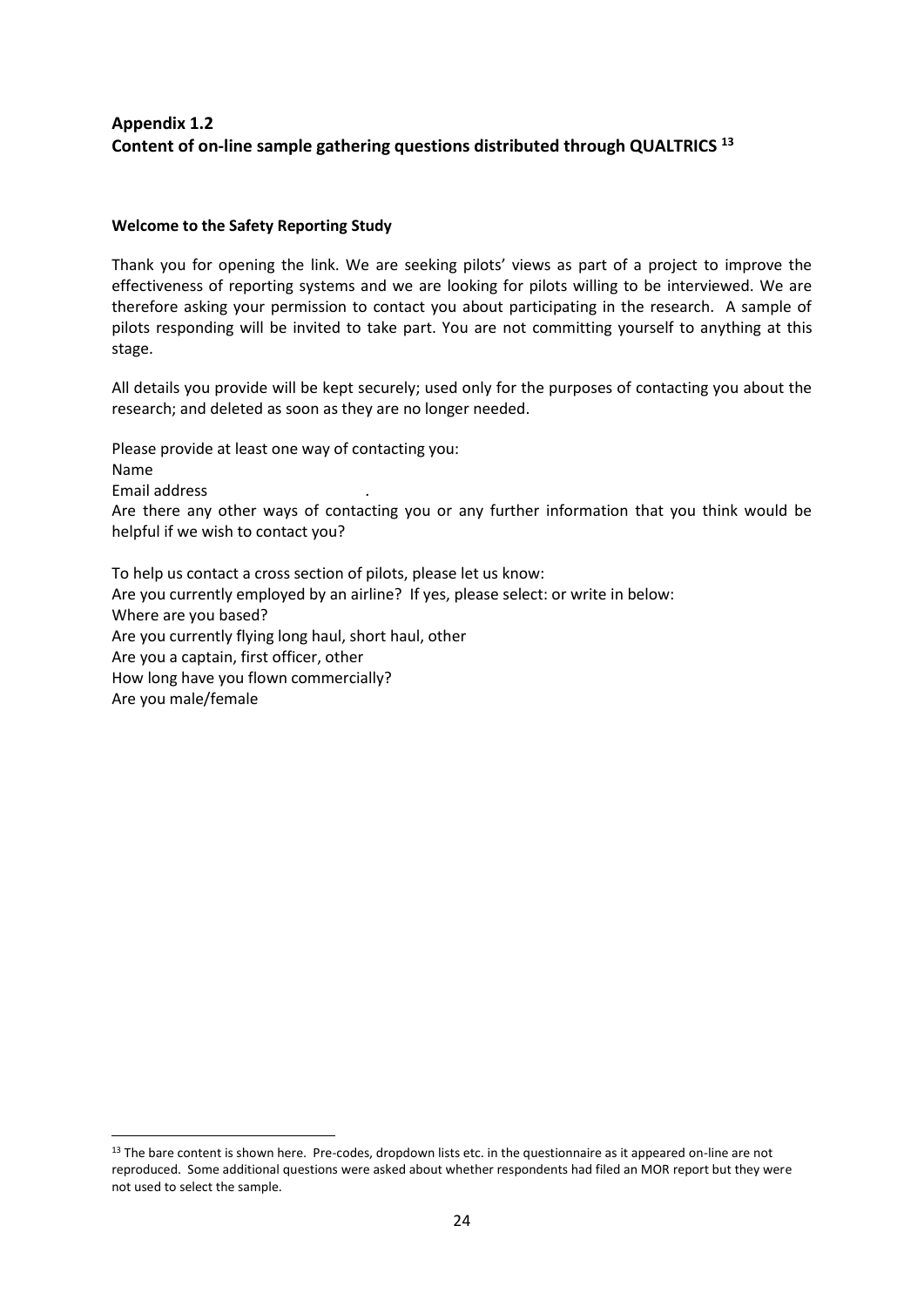# **Appendix 2**

| Age, gender and type of licence held by pilots included in CAA's email inviting participation in the |  |
|------------------------------------------------------------------------------------------------------|--|
| project                                                                                              |  |

| <b>Aircraft Type</b> | Count | Licence     | Count | Age | Count |
|----------------------|-------|-------------|-------|-----|-------|
| A320                 | 4498  | <b>ATPL</b> | 9876  | 20  | 10    |
| B777/787             | 1689  | <b>CPL</b>  | 1246  | 21  | 39    |
| B737 300-900         | 1445  | <b>MPL</b>  | 57    | 22  | 38    |
| B747 400             | 1146  |             | 11179 | 23  | 82    |
| B757/767             | 1135  |             |       | 24  | 98    |
| A330                 | 749   | Gender      | Count | 25  | 143   |
| A340                 | 447   | M           | 10637 | 26  | 203   |
| DHC8                 | 376   | $\mathsf F$ | 542   | 27  | 229   |
| <b>EMB170</b>        | 320   |             |       | 28  | 253   |
| <b>BD-700</b>        | 206   |             |       | 29  | 268   |
| EMB 135/145          | 192   |             |       | 30  | 317   |
| A380                 | 187   |             |       | 31  | 283   |
| <b>HS125</b>         | 159   |             |       | 32  | 312   |
| $G-V$                | 155   |             |       | 33  | 264   |
| C560XL/XLS           | 135   |             |       | 34  | 300   |
| CL604/605            | 121   |             |       | 35  | 325   |
| ATR42/72             | 116   |             |       | 36  | 313   |
| SAAB340              | 107   |             |       | 37  | 281   |
| SAAB2000             | 95    |             |       | 38  | 343   |
| C500/550/560         | 94    |             |       | 39  | 306   |
| AVRORJ/BAe146        | 90    |             |       | 40  | 323   |
| Jetstream41          | 84    |             |       | 41  | 371   |
| Falcon2000EX EASy    | 74    |             |       | 42  | 355   |
| BAe/ATP/Jetstream    | 72    |             |       | 43  | 370   |
| 61                   |       |             |       |     |       |
| Falcon 7X            | 70    |             |       | 44  | 376   |
| A330/350             | 54    |             |       | 45  | 378   |
| A310/300-600         | 51    |             |       | 46  | 361   |
| Learjet45            | 49    |             |       | 47  | 410   |
| Jetstream31/32       | 46    |             |       | 48  | 414   |
| Falcon900EX EASy     | 42    |             |       | 49  | 356   |
| DO328-100            | 38    |             |       | 50  | 327   |
| GVI                  | 38    |             |       | 51  | 318   |
| Falcon20/200         | 37    |             |       | 52  | 288   |
| Beech400/MU300       | 30    |             |       | 53  | 301   |
| <b>CL30</b>          | 30    |             |       | 54  | 297   |
| <b>CL65</b>          | 27    |             |       | 55  | 273   |
| CL600/601            | 24    |             |       | 56  | 223   |
| B717                 | 23    |             |       | 57  | 216   |
| Falcon50/900         | 22    |             |       | 58  | 198   |
| C680                 | 21    |             |       | 59  | 155   |
| B747 100-300         | 20    |             |       | 60  | 149   |
| Falcon2000/2000EX    | 20    |             |       | 61  | 94    |
| G200                 | 20    |             |       | 62  | 95    |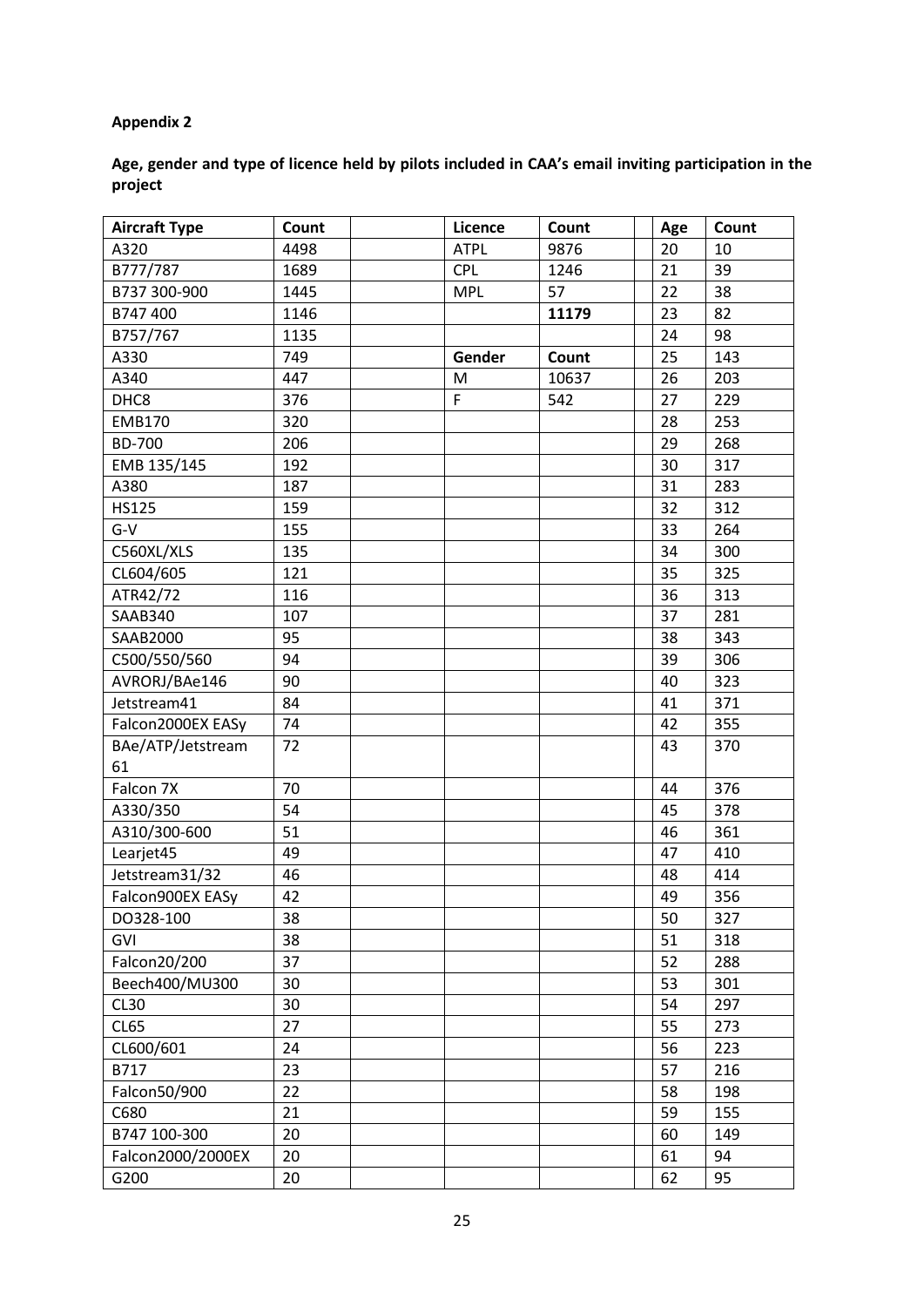| RA390            | 19             |                                                           |  | 63 | 63             |  |
|------------------|----------------|-----------------------------------------------------------|--|----|----------------|--|
| Learjet60        | 13             |                                                           |  | 64 | 46             |  |
| C750             | 11             |                                                           |  | 65 | 24             |  |
| Learjet20/30     | 11             |                                                           |  | 66 | 20             |  |
| L188 Electra     | 10             |                                                           |  | 67 | 14             |  |
| DC9 80/MD88/MD90 | 8              |                                                           |  | 68 | 14             |  |
| DC3              | 6              |                                                           |  | 69 | 10             |  |
| F50              | 6              |                                                           |  | 70 | $\overline{2}$ |  |
| HA4T             | 6              |                                                           |  | 71 | 3              |  |
| B727             | 5              |                                                           |  | 72 | $\overline{2}$ |  |
| LetL410          | 5              |                                                           |  | 73 | 5              |  |
| A400M            | $\overline{4}$ |                                                           |  | 74 | $\mathbf 0$    |  |
| DHC7             | $\overline{4}$ |                                                           |  | 75 | $\mathbf 0$    |  |
| F70/100          | $\overline{4}$ |                                                           |  | 76 | $\mathbf{1}$   |  |
| MD11             | $\overline{4}$ |                                                           |  |    |                |  |
| F27              | 3              |                                                           |  |    |                |  |
| G150             | $\overline{3}$ |                                                           |  |    |                |  |
| L1011            | 3              |                                                           |  |    |                |  |
| Learjet 45/75    | 3              |                                                           |  |    |                |  |
| SD3-30/60        | 3              |                                                           |  |    |                |  |
| A300             | $\overline{2}$ |                                                           |  |    |                |  |
| E-3D Sentry      | $\overline{2}$ |                                                           |  |    |                |  |
| Falcon10/100     | $\overline{2}$ |                                                           |  |    |                |  |
| CL415            | $\mathbf{1}$   |                                                           |  |    |                |  |
| DC8              | $\mathbf{1}$   |                                                           |  |    |                |  |
| DO328-300        | $\mathbf{1}$   |                                                           |  |    |                |  |
| GulfstreamIV     | $\mathbf{1}$   |                                                           |  |    |                |  |
| IAI1125          | $\mathbf{1}$   |                                                           |  |    |                |  |
| SA226/227        | $\mathbf{1}$   |                                                           |  |    |                |  |
|                  | 14497          | >1179 due to multiple aircraft types held, this list only |  |    |                |  |
|                  |                | includes multi pilot A/C current as of 17/09/14           |  |    |                |  |

Note: 10,268 emails were recorded as 'successfully delivered'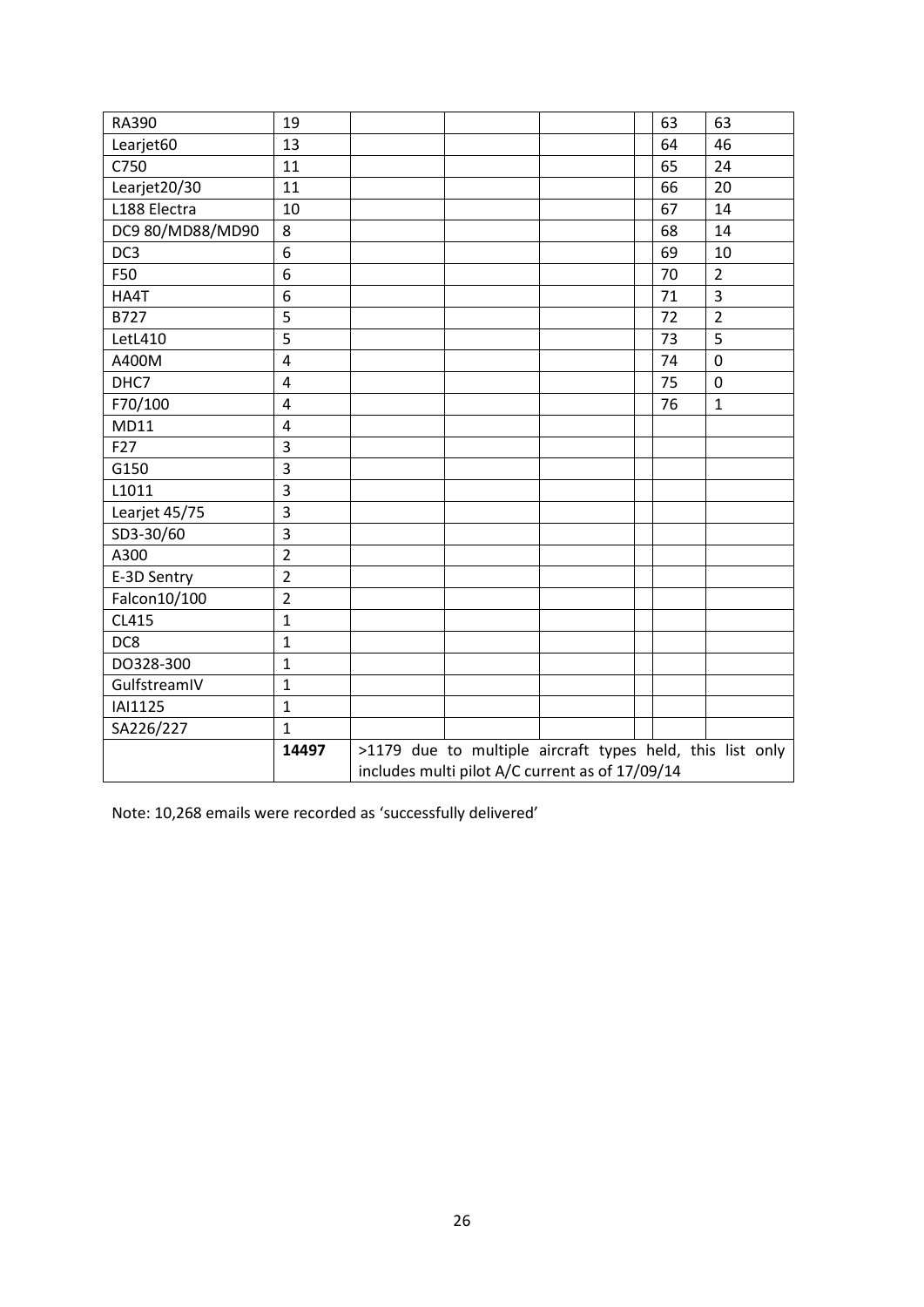# **Appendix 3 Characteristics of sampling pool of 504 pilots**

|                                      | Frequency | Percent | <b>Cumulative Percent</b> |
|--------------------------------------|-----------|---------|---------------------------|
| British Airways plc                  | 132       | 26.2    | 27.2                      |
| Easyjet Airline Company              | 109       | 21.6    | 49.7                      |
| <b>Thomas Cook Airlines</b>          | 23        | 4.6     | 54.4                      |
| Flybe Ltd                            | 22        | 4.4     | 59.0                      |
| Jet2.Com Ltd                         | 22        | 4.4     | 63.5                      |
| Thomson Airways Ltd                  | 22        | 4.4     | 68.0                      |
| <b>Monarch Airlines</b>              | 12        | 2.4     | 70.5                      |
| Virgin Atlantic Airways              | 12        | 2.4     | 73.0                      |
| Ba Cityflier Ltd                     | 8         | 1.6     | 74.6                      |
| Norwegian                            | 8         | 1.6     | 76.3                      |
| Appearing less than 8 times          | 115       |         |                           |
| <b>Total answers</b>                 | 485       | 96.2    |                           |
| Total including no airline specified | 504       | 100.0   |                           |

#### Airline<sup>14</sup>

#### Role

|       |               | Frequency | Percent | Valid   | Cumulative |
|-------|---------------|-----------|---------|---------|------------|
|       |               |           |         | Percent | Percent    |
|       | Captain       | 308       | 61.1    | 61.1    | 61.1       |
|       | First Officer | 183       | 36.3    | 36.3    | 97.4       |
| Other |               | 13        | 2.6     | 2.6     | 100.0      |
| Total |               | 504       | 100.0   | 100.0   |            |

#### Gender

1

|        | Frequency | Percent | Valid<br>Percent | Cumulative<br>Percent |
|--------|-----------|---------|------------------|-----------------------|
| Female | 26        | 5.2     | 5.2              | 5.2                   |
| Male   | 478       | 94.8    | 94.8             | 100.0                 |
| Total  | 504       | 100.0   | 100.0            |                       |

<sup>&</sup>lt;sup>14</sup> The full list of airlines is not given to protect the identities of pilots volunteering to participate where numbers are small. The full list includes a mix of small airlines, ferry services, cargo companies, corporate jet companies, freelance pilots and others. Those 'not answering' include pilots not currently employed.